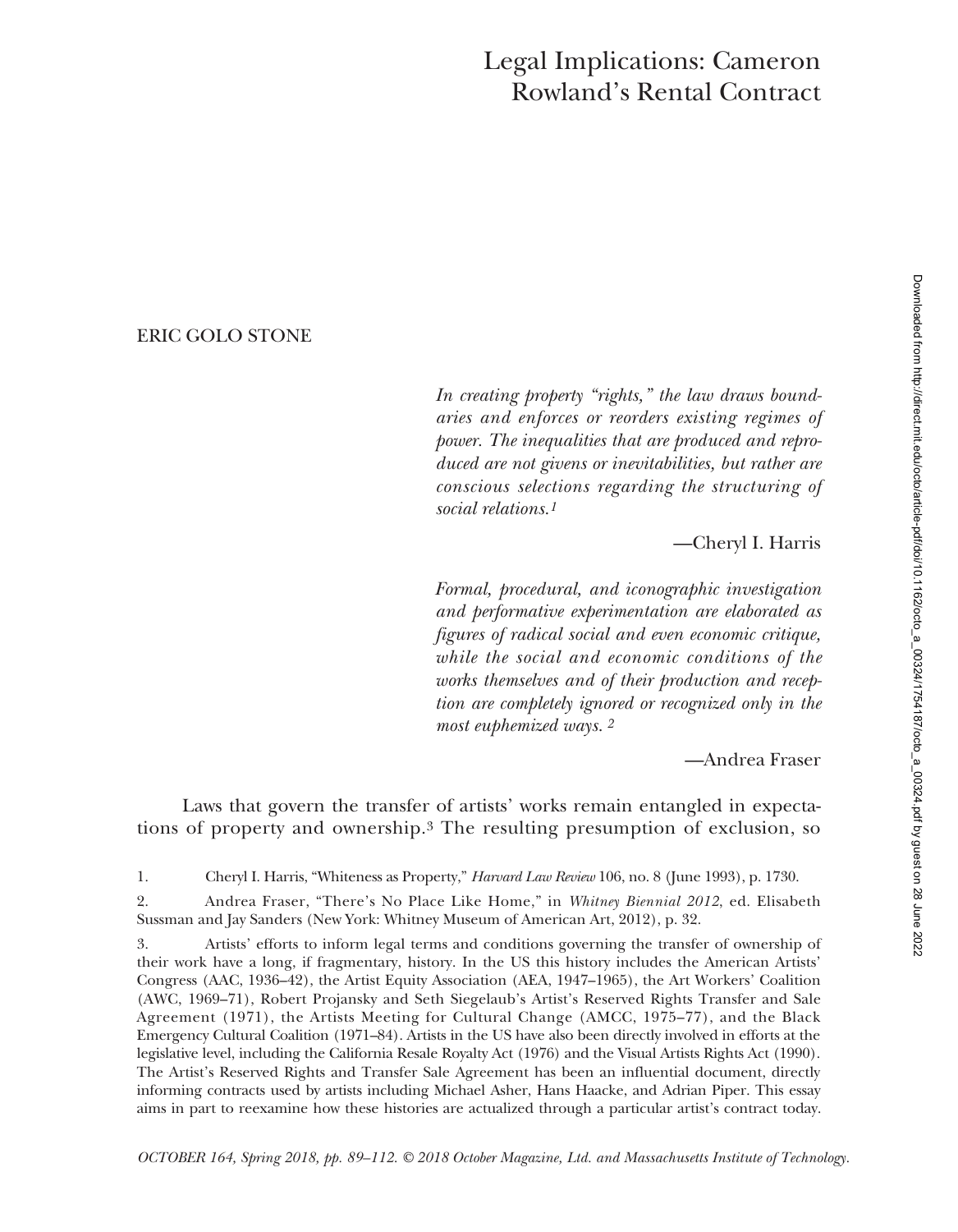deeply entrenched in divergent and intersecting histories of race, gender, and class domination, is inculcated further by individuals and institutions commissioning, acquiring, maintaining, loaning, and selling art as legal property. Inextricably bound to the political economy of private ownership, the art field increasingly deploys, retrenches, disposes of, and redevelops property and its attendant labor.4 These legislatively ratified practices of monetary extraction and exploitation rooted in the legacy of slavery, and which became particularly visible most recently during the 2008 financial crisis—evidence an art field that is not merely coexistent with the continued history of property as subjugating economic regime but that actively reproduces this regime. Indeed, despite persistent characterizations of an art world dissociated from "real world" problems, it is widely known that by utilizing property speculation, exploited labor, financialized investments, tax avoidance, abusive loans, and insuperable debt, the field of art today is yet another site where socially accepted and legally legitimated economic violence is prevalent. Because artists, their work, and their institutions continue to be governed by property relations, many artists who assert rights for their work must contend with this legal-economic bias, as well as social, psychological, and ideological conflicts over their role as producers of property. Artists who assert rights over work they created but no longer own face a legal battle that inherently advantages the owner of the work. Artists who anticipate the possibility of a cost-prohibitive lawsuit by proposing to negotiate legal provisions for their work at its initial and subsequent points of transfer may be dismissed as too difficult to be bothered with, or as nonetheless failing to prevent their work from being subsumed by commodity logic.<sup>5</sup> Enacting standardized regulations governing the artwork may seemingly contradict the principle that art is an intangible expression of one's personal experience. And artists continually grapple with how to acknowledge the emotionally unsustainable contradictions between the social and economic claims they ascribe to their art and the actual social and economic conditions that constitute its production, distribution, reception, and possession.

These complex problems are illuminated by a legal contract the New York– based artist Cameron Rowland has implemented in the transfer of his artistic work since 2014. This essay examines how the evolving terms and conditions of Rowland's rental contract steered the Museum of Modern Art in New York's rental of his works *Attica Series Desk*; *Leveler (Extension) Rings for Manhole Openings, New York State Unified Court System*; *1st Defense NFPA 1977, 2011* (1); and *1st Defense NFPA*

The artist Maria Eichhorn has also examined how artists actualize these histories in her book *The Artist's Contract*, ed. Gerti Fietzek (Cologne: Walther König, 2009), p. 336.

<sup>4.</sup> our understanding of the political economy of ownership must include the expropriation of ownership and what that ownership subserves.

<sup>5.</sup> Paula Cooper claims that collectors are consistently dismissive of artist contracts in Eichhorn, *The Artist's Contract*, p. 39. See also Alexander Alberro's assertion that artist contracts have further inscribed Conceptual art in the commodity in Alberro, *Conceptual Art and the Politics of Publicity* (Cambridge, MA: MIT Press, 2004), p. 239.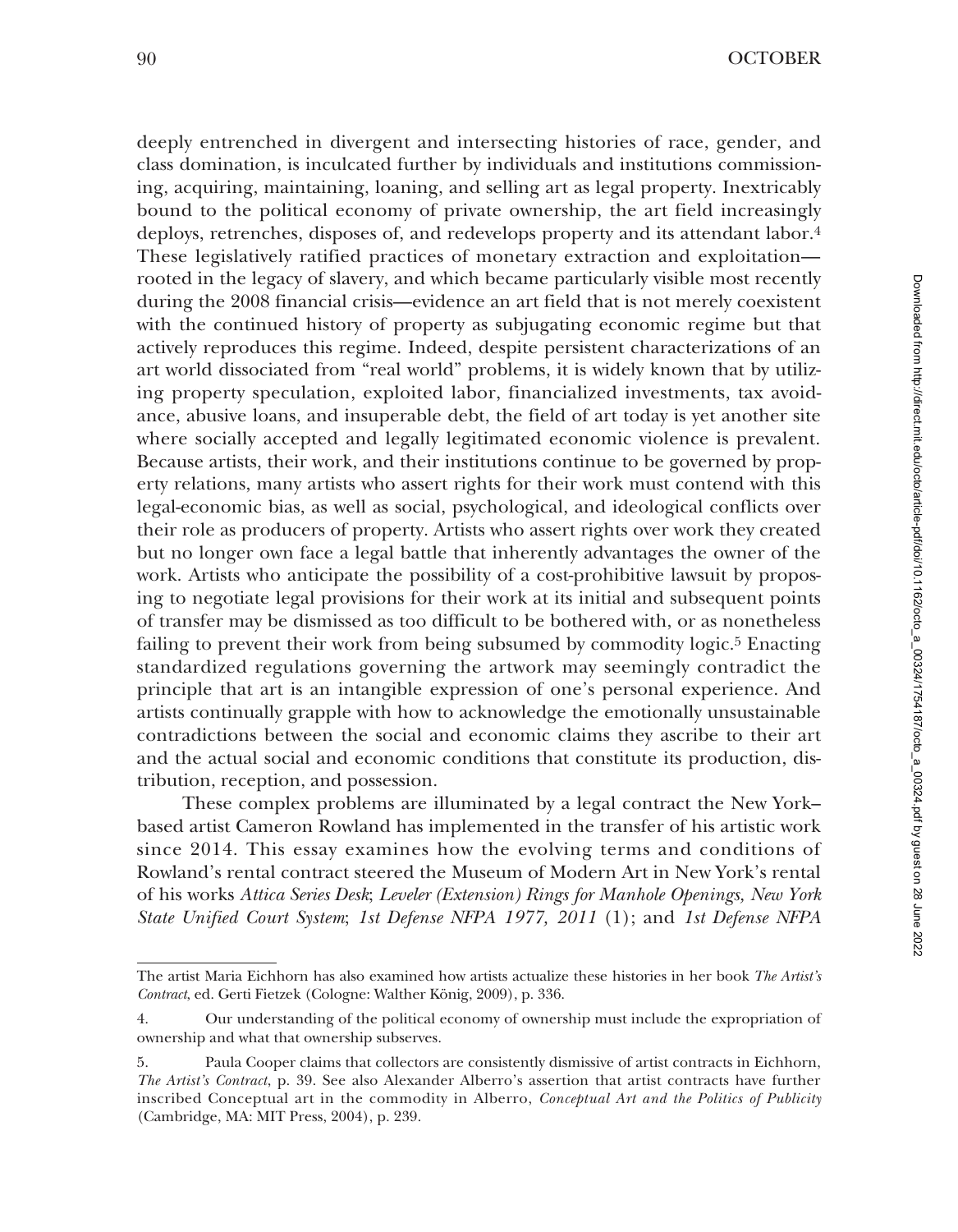*1977, 2011* (2), a process initiated in April 2016 and finalized in March 2017.6 Through an analysis of how Rowland's contract was negotiated between the artist, MoMA staff, the museum's acquisitions committee and legal counsel, this essay reflects on why the agreement represents a significant precedent that complicates established parameters for the ownership of art as legal property. Rather than render these parameters abstract by externalizing contentious institutional functions as an artistic intervention, the critical project of Rowland's contract is actualized in lived relations. The specificities of this negotiation at MoMA thereby elucidate the enmeshed dependencies that are repeatedly figured between the symbolic, sensorial, and affective systems of an artwork and the social conditions, property interests, and legal-economic determinations that situate it in the museum context. To write about Rowland's contract is to consider the extent to which it presents new challenges to prescribed notions of cultural competency and artistic experimentation, as well as to predominant relations of exchange, capital accumulation, ownership, and racialized dispossession that rely on property law. Rowland's contract responds to the ways property constructs circumstances of alienation and exclusion by economic advantage that have historically been legislated into our social order, while it obligates the artist, and the artist's working relations, to respond to the ways in which encountering art is also an encounter with just such circumstances. In its responsibility to the distressed social realm of practical and critical position-taking too frequently elided by art discourse, Rowland's contract asks us to rethink how art practice and the reception of art today might engender a more inclusive capacity for recognizing the situationally specific intermediate functions, legal framings, property relations, and labor conditions that artistic production

#### *Rental Contract*

Rowland began drafting his rental contract in 2013, not in preparation for a specific exhibition or sale of work but as a result of his research into legal scholarship on property relations, rental-contract law, and the rent-to-own industry. The political imperatives of Rowland's research were motivated by his reading of Cheryl I. Harris's *Whiteness as Property*, an influential text in the field of critical race theory.7 Harris's text argues that through legal ratification, defined property rights in the United States are founded on the privilege of white identity and person-

operates within.

<sup>6.</sup> These five rented works by Rowland are from 2016.

<sup>7.</sup> Harris, "Whiteness as Property," pp. 1707–91. Critical race theory (CRT) fully emerged in the mid-1980s as a nexus of critical theory and legal scholarship that challenged the construction and representation of race and racial power in American law. For a comprehensive selection of key writings associated with the history of CRT, please see *Critical Race Theory: The Key Writings That Formed the Movement*, ed. Kimberlé Crenshaw, Neil Gotanda, Gary Peller, and Kendall Thomas (New York: the New Press, 1996).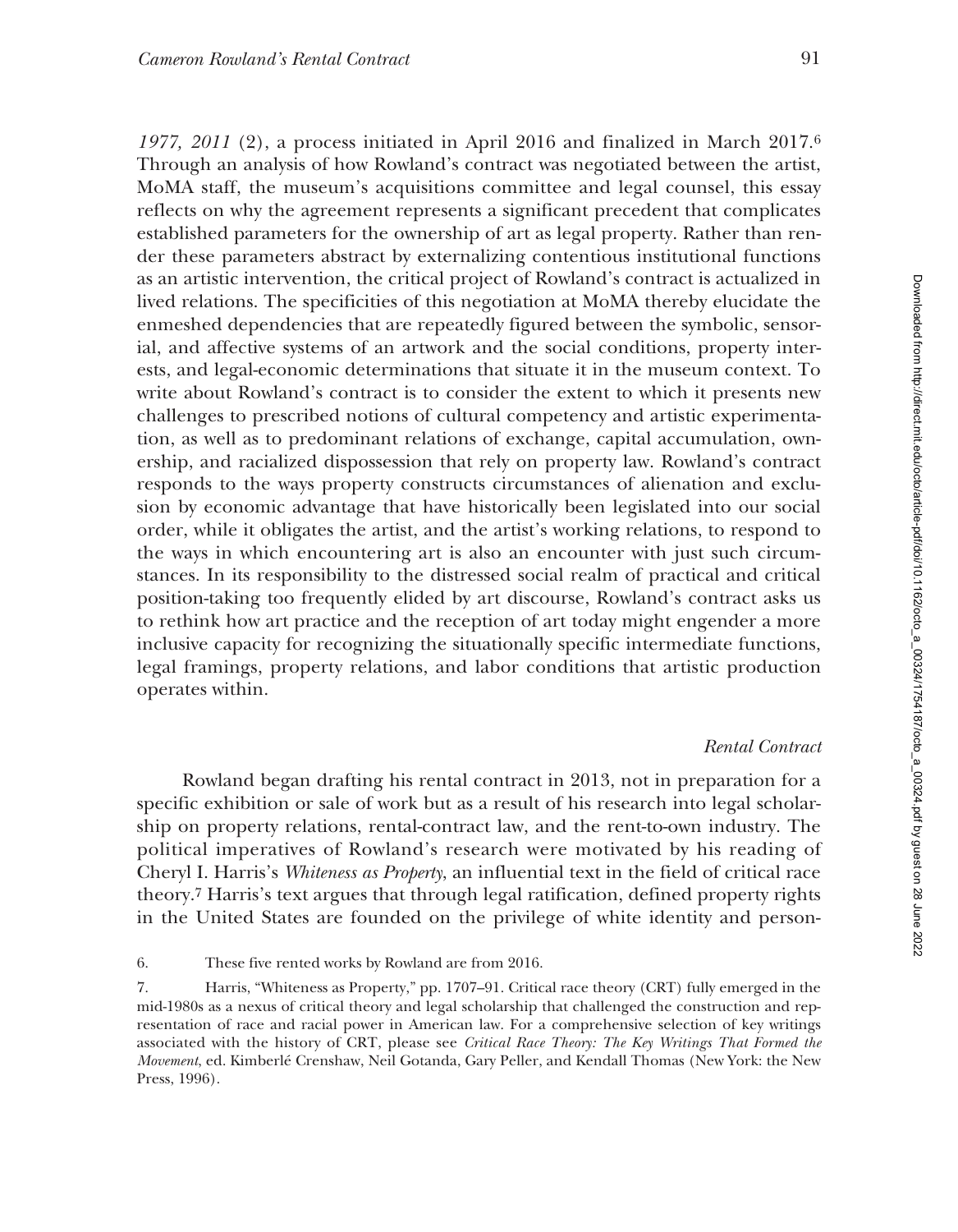92 oCTOBER

hood in commodifying black lives through chattel and plantation slavery, as well as in expropriating land from Native Americans. Harris's legal scholarship into this legacy of "propertized" human life and dispossession of land greatly affected Rowland's thinking regarding how, through the social and legal order, individuals today may come to expect, rely on, and protect forms of historical subordination and domination as normalized relations and conditions of exchange for property. During this research period, Rowland increasingly considered existing juridical relations and legal instruments that enforce the ownership and withholding of property. The artist examined the transaction structure utilized by Rent-A-Center, a company headquartered in Plano, Texas, with over three thousand stores in the US, Puerto Rico, Mexico, and Canada. Rent-A-Center stores are strategically located in areas of concentrated poverty, offering products including furniture, appliances, and electronics for rental and eventual purchase.8 Under the company's rent-to-own model, consumers who do not have the financial resources to buy a product up front at retail price contractually commit to regular payments toward the eventual purchase of the product. Additionally, Rent-A-Center's rental contract is accompanied by a background check, or a "rental order form," which requires the customer to disclose income, employer history, and references. Rent-A-Center profits from the low-wage incomes of its customers by adding fees to the rental transaction so that the total cost for their products over a pre-specified period is three to six times the amount for the same product at any typical retailer. The vast majority of Rent-A-Center customers are not able to sustain the fee-laden payments required to achieve ownership, instead paying out for the short-term rental of the product what the product's entire purchase price is at retail or more.9 Through this confiscatory disciplining of time (enforced by late penalties and brutal collection practices), Rent-A-Center is able to charge full retail cost many times over for the very same product. Rent-A-Center's business plan and legal order evidence a familiar cycle—a naturalized bargaining—that generates profit through extraction and deprivation. operating largely in poor, underserved communities of color, the company maximizes profits not by selling merchandise but by promising ownership while preventing acquisition. What ultimately interested Rowland in

8. According to the US Census Bureau, areas of concentrated poverty are defined as those in which forty percent of the tract population lives at or below the federal poverty threshold. Bureau of the Census, *Low-Income Areas in Large Cities, Subject Report* (Washington, DC: United States Department of Commerce, 1970).

9. Research conducted in 2003 found that ninety percent of rent-to-own merchandise is returned after fewer than thirty-six percent of the scheduled weekly payments have been made. Michael H. Anderson and Raymond Jackson, "Rent-to-own Agreements: Purchase or Rentals?," *Journal of Applied Business Research* 20, no. 1 (2004), p. 20. Rowland offers an example of the particular exploitation through price gouging practiced by Rent-A-Center in his contribution to Richard Birkett's "Rotate the Pass-Thru," *Parse Journal* 2 (November 2015), pp. 64–68. The substantially inflated transaction amounts for specific products offered by Rent-A-Center are also available (in hard-to-find small print) on the company's website as a result of the disclosure requirement stipulated by the California Transparency in Supply Chain Act.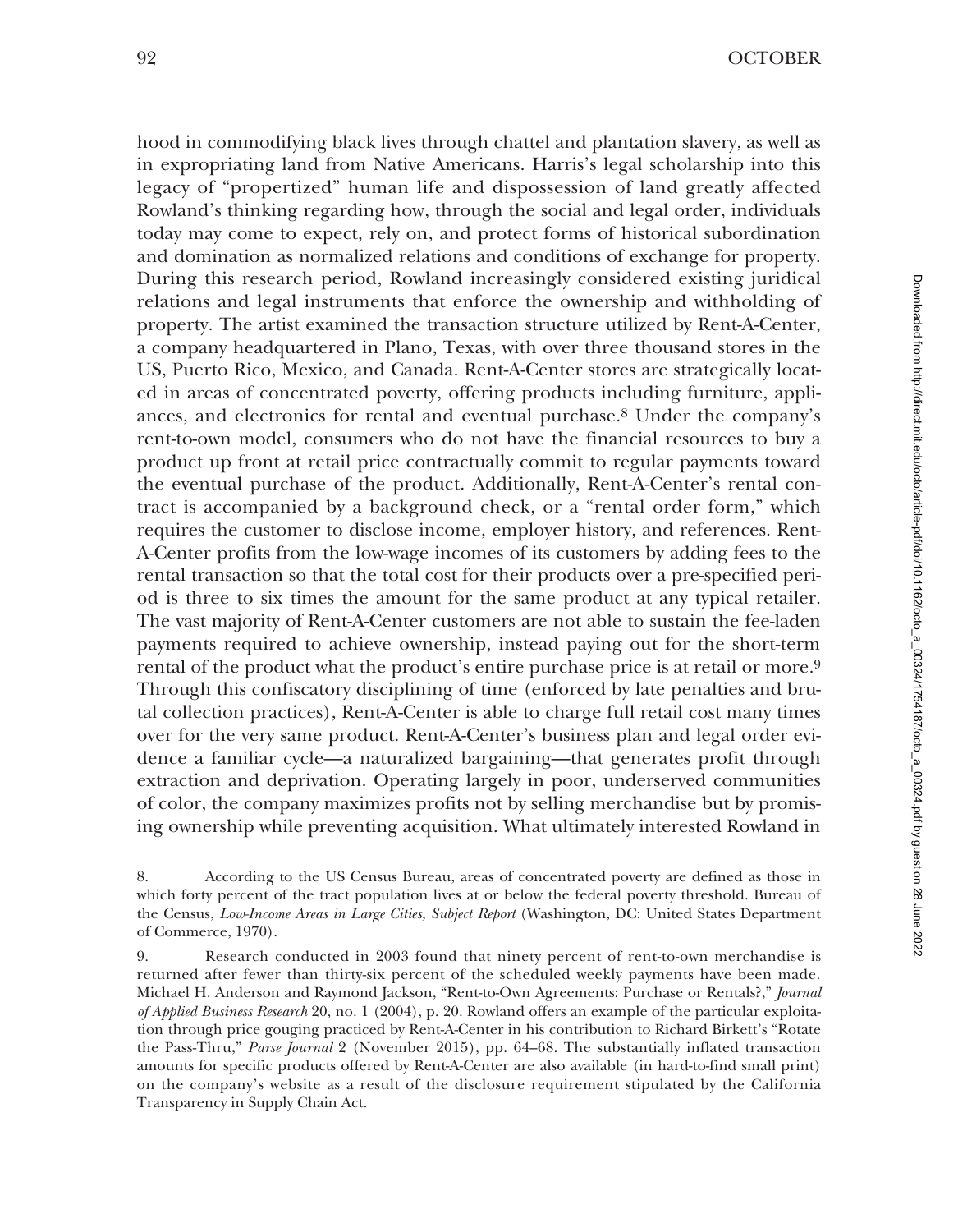Rent-A-Center was this strategic withholding of property, imprinted with the racially specific historical continuum of monetizing dispossession. Although this condition is present to varying extents in all rental contracts, it is particularly confrontational in the case of Rent-A-Center, where the very same products being rented are sold outright at nearly all other retail outlets. For Rowland, the comparative social, psychological, and economic dynamic between ownership and restricted ownership became central to considering how his own rental contract would function.<sup>10</sup>

The terms and conditions, as well as the enumeration and paragraphing format, of the contract Rowland drafted in 2013 are primarily those of a boilerplate equipment-rental agreement the artist sourced from Law Depot, a website providing customizable legal documents. Rowland chose this particular contract in part because of its existing use, in part because it clearly stated within the body of the document that ownership was not an option. of the legal documents used to organize the rental of items (referred to as "Equipment"), equipmentrental agreements are the most widely circulated. Rowland's rental contract maintains the use of "Equipment" when referring to his artworks in consideration under the terms of the contract and "Lessee" in identifying the individual or institutional representative who acts as signatory to renting the artwork. Rowland's rental contract also utilizes Rent-A-Center's background-check form, unchanged, as a supplemental requirement for all potential lessees. Rowland's artist contract as lease agreement allows an individual collector or collecting institution to possess his artwork for a monthly payment on the condition of its return to the artist after a finite, pre-specified duration, with no option for renewal. The equipment-rental agreement Rowland sourced allows the artist to customize on a case-by-case basis the terms of monthly-payment amounts and the pre-specified duration of time for the rental. The artist retains the right to rent his artwork for any price, with rental payment established at the onset of the agreement.11 Rental status is always determined before the work is offered for transfer, so it is in no way contingent on the individual or institution renting or being offered a rental. Rowland has committed never to sell works that are designated for rent; they therefore cannot generate a speculated market value. However, each time the artist decides to rent the work—drawing a new contract for a new lessee—the artist has an opportunity to raise, maintain, or lower the previously assigned rental-payment amount, perhaps taking into account the work's appreciating market value. Rowland's contract, then, does not foreclose the process of anticipating growth in the market value of his work, but it does regulate, and potentially resist, the process of accumulation, which the art market has increasingly accelerated. While Rowland's rental contract does not ensure an equalizing solution to the problem of sales, its deceleration and regulatory functions

11. Ibid.

<sup>10.</sup> Interview with the artist, June 9, 2017.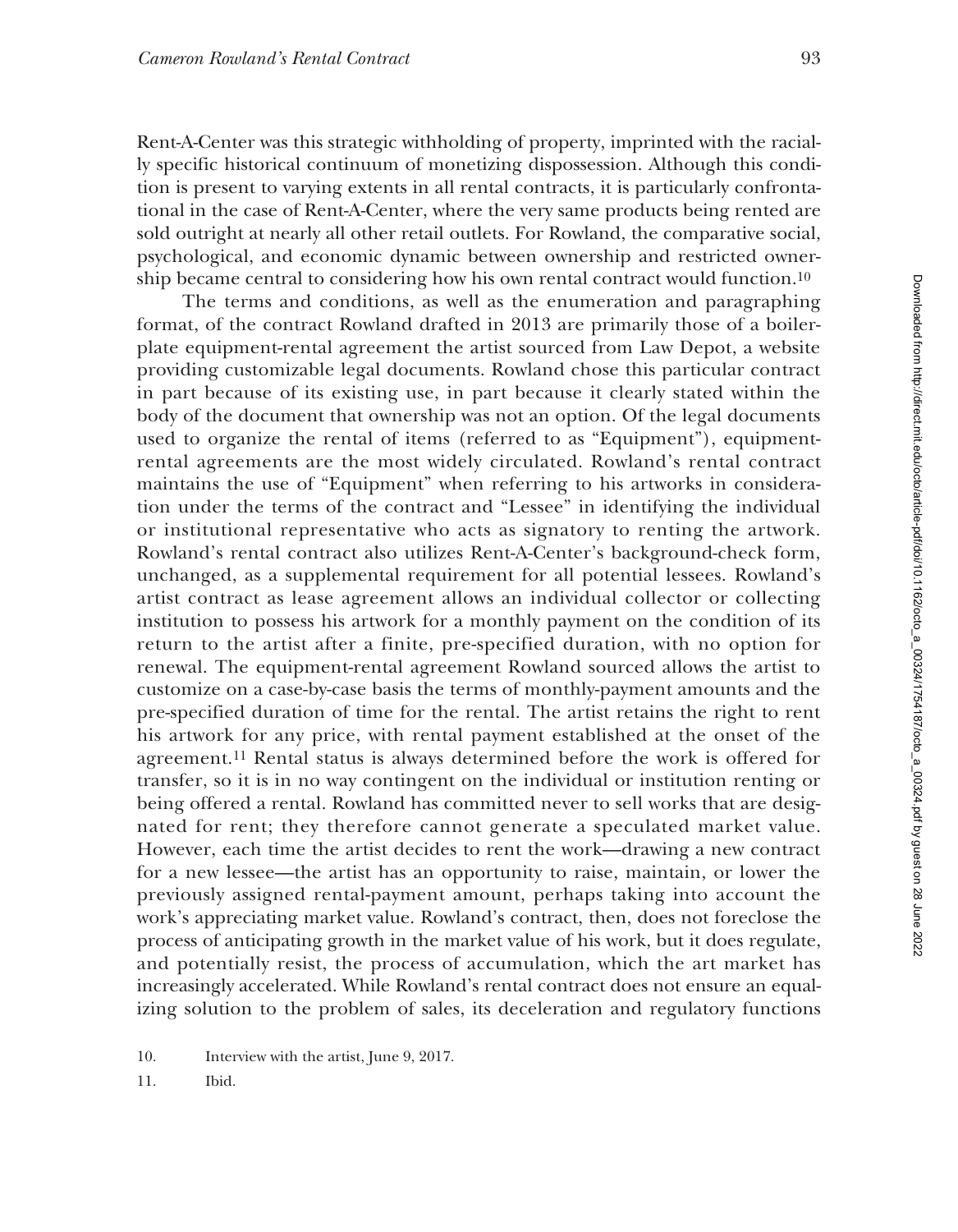By adopting the terms of the widely circulated equipment-rental agreement and Rent-A-Center background check, Rowland's rental contract redeploys these existent parameters and contractual relations within an art context. For Rowland, the primary function of this imposition is to confront predominant property relations, which establish the assumed right to own, with the possibility of that property's being withheld. Rowland insists that art and its production not be exempt from a critique of the interrelated regimes of property and poverty formed by histories of racial and capital domination, precisely because these relations and conditions are so evident within the art field itself. In order to fully articulate and enact this dynamic of withholding property, the artist designates some of his artworks as for rent only and others for sale outright. In another reference to the comparative inequity exacted by Rent-A-Center through its pricing model, Rowland stipulates that, over the entire course of the rental period, the payments shall amount to slightly more than what the artist has determined a similar work would be sold for. Rowland consciously implements a balance—a psychic, social, and material tension—between these contrasting designations through a concerted intent to maintain a similar number of artworks for rent as artworks for sale. For Rowland, if his artworks were available solely through the rental contract, the actuality of its operative function as a withholding would be diminished.12 Because the artist makes works available for either rent or sale, ownable assigned status may be expected, yet the possibility of ownership is always set against the opposing possibility of temporary possession.

Rowland's overarching critical project destabilizes expectations of ownership rather than simply reflecting on the implicit inequalities and exclusion created by property ownership.13 The artist actualizes—in day-to-day lived relations—a practiced methodology of continually challenging, complicating, and refusing the expectation of ownership and the assumption that artworks are bought and sold property. The consciously adopted obligations Rowland lives by, of course, obligate others as well. The contingent relations that the artist's rental contract anticipates include any individual's or institution's engaging directly in the acquisition or rental of his artistic work, as well as those individuals subsequently engaged in the maintenance of the terms and conditions stated in the contract. It is through these relations that the rental contract's regulatory demands and potential penalties exert pressures—outlining the settled expectations of the right to property that typically governs the art field, and self-locating economic subjectivities within the political life of artistic works.

Concurrently with his decision to offer artworks both for rent and for outright acquisition, Rowland finalized, without the assistance of an attorney, the initial rental

12. Ibid.

<sup>13.</sup> There is, of course, overwhelming scholarly and journalistic evidence as to the inequalities and exclusion created by property ownership. For a thorough recounting of recent relations within this inequality and exclusion, see Matthew Desmond, "How Home Ownership Became the Engine of Inequality," *New York Times*, May 9, 2017.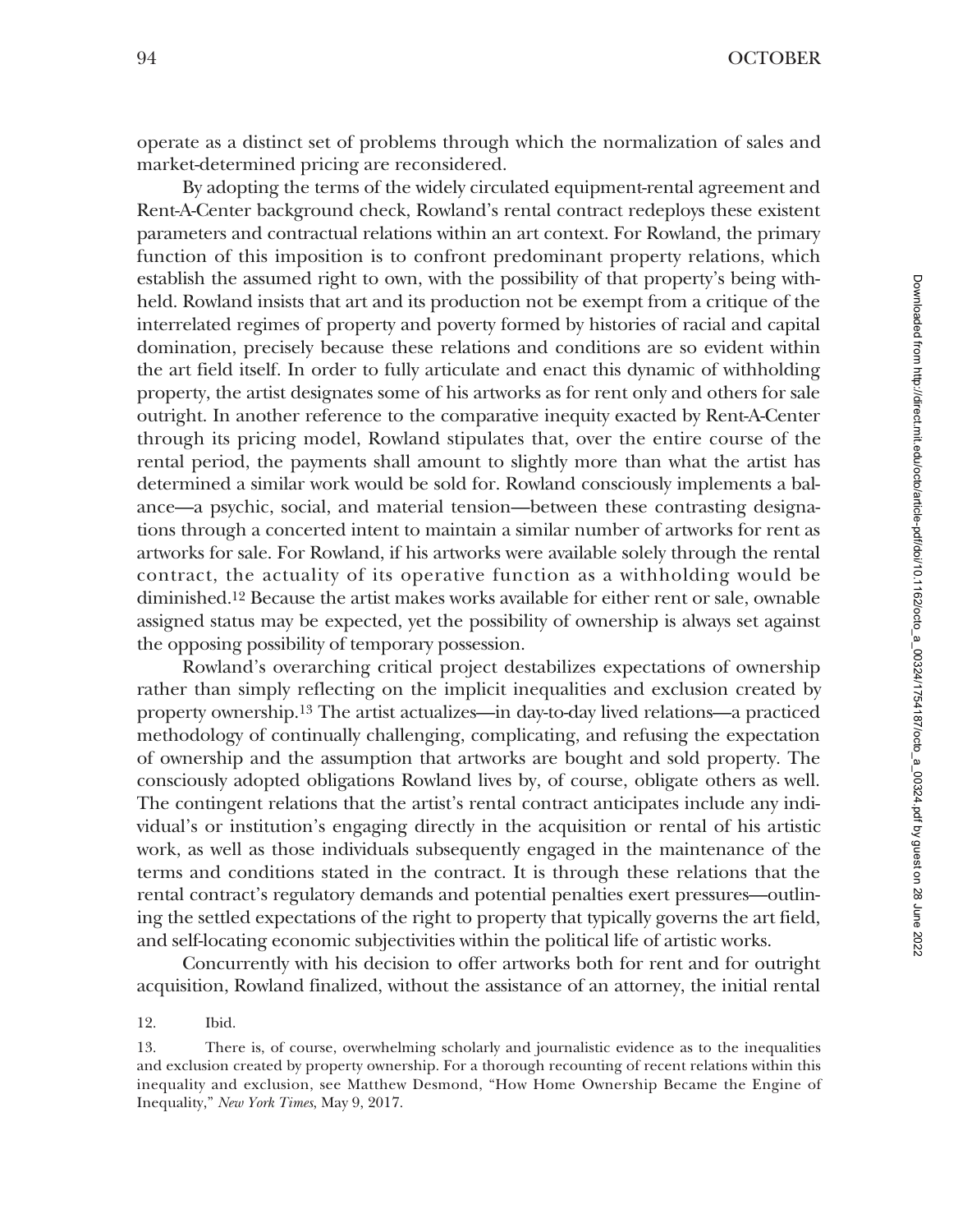contract and its amended background check in the fall of 2013. It was this contract that was first implemented for artworks included in Rowland's exhibition *Bait, Inc* (April 3–27, 2014), the artist's debut at Essex Street, a commercial gallery in New York owned and operated by Maxwell Graham. Graham's willingness to work with Rowland's rental contract was, and continues to be, central to its implementation. In the run-up to the opening, Rowland decided, after consulting with Graham, to add a loans section to the contract. This section stipulates that if Rowland approves a loan request organized between the lessee and loanee, the rental period may be extended by the number of days of the loan. Rowland added this stipulation within the contract to oversee the loan of rented works and so that loans would not infringe on the term.14 This section—an effort to regulate the circulation of the work while recognizing the private collector's interests in promotion and patronage—was the first of several added provisions to what would evolve into the contract as it is currently implemented. Rowland exhibited eight transferable artworks in *Bait, Inc*, three of which were organized under the rental contract.15 The correlation between artworks for rent and those for purchase was underscored by Rowland's artistic and curatorial decisions within the exhibition context itself. Rowland exhibited two similar sculpture works—security pass-through cabinets the artist constructed using acrylic glass, both titled *Pass-Thru*—side by side in the gallery. One of these *Pass-Thru* works, nearly identical to the other in medium and dimensions, was offered under the rental contract and the other for purchase. The only distinguishing features between the two works were the terms of ownership and a square piece of cardboard fitted over the open window of the purchasable pass-through cabinet—a common improvisation by store clerks to control the temperature in their cubicle by restricting airflow. Two additional rental works in the exhibition also mirrored the comparative aspects of the contract through artistic decisions. Both works share the same title, *Loot*, and both comprise cut copper tubing the artist purchased at a scrapyard. During the 2008 financial crisis, the trafficking of materials legally and illegally sourced from foreclosed properties increased dramatically, and scrapyards have stockpiled these parts and infrastructure components—fraught signifiers of the abusive loans and insurmountable debt obligations exacted on working-class and low-income home buyers. The subprimemortgage market, scrapyards, and art galleries alike are sites not just where exchange occurs but also where property and dispossession are legitimated.16 I draw this connecting thread between the comparative symbolic and material aspects of Rowland's sculptural works and the comparative function of the rental contract not to conflate these differentiated modes of work. Rather, my assertion is that even though symbolic outcomes are not central to Rowland's practice, there are numerous references and

14. Interview with the artist, June 9, 2017.

15. The three works were *Pass-Thru*, 2014; *Loot* [copper fittings, bag], 2014; and *Loot* [cut copper tube, cardboard box, crate], 2014.

16. These sites are also not incidental. According to a 2015 report released by the Corporation for Enterprise Development, fifty-six percent of Americans have subprime credit scores. As the scrapyard market has become a globalized industry, scrap metal has become the US's second-most-valuable export, after computer components. The Gini Index, which tracks global financial inequality, indicates that locations of the largest art sales by profit of the past decade are also sites of the steepest rise in inequality.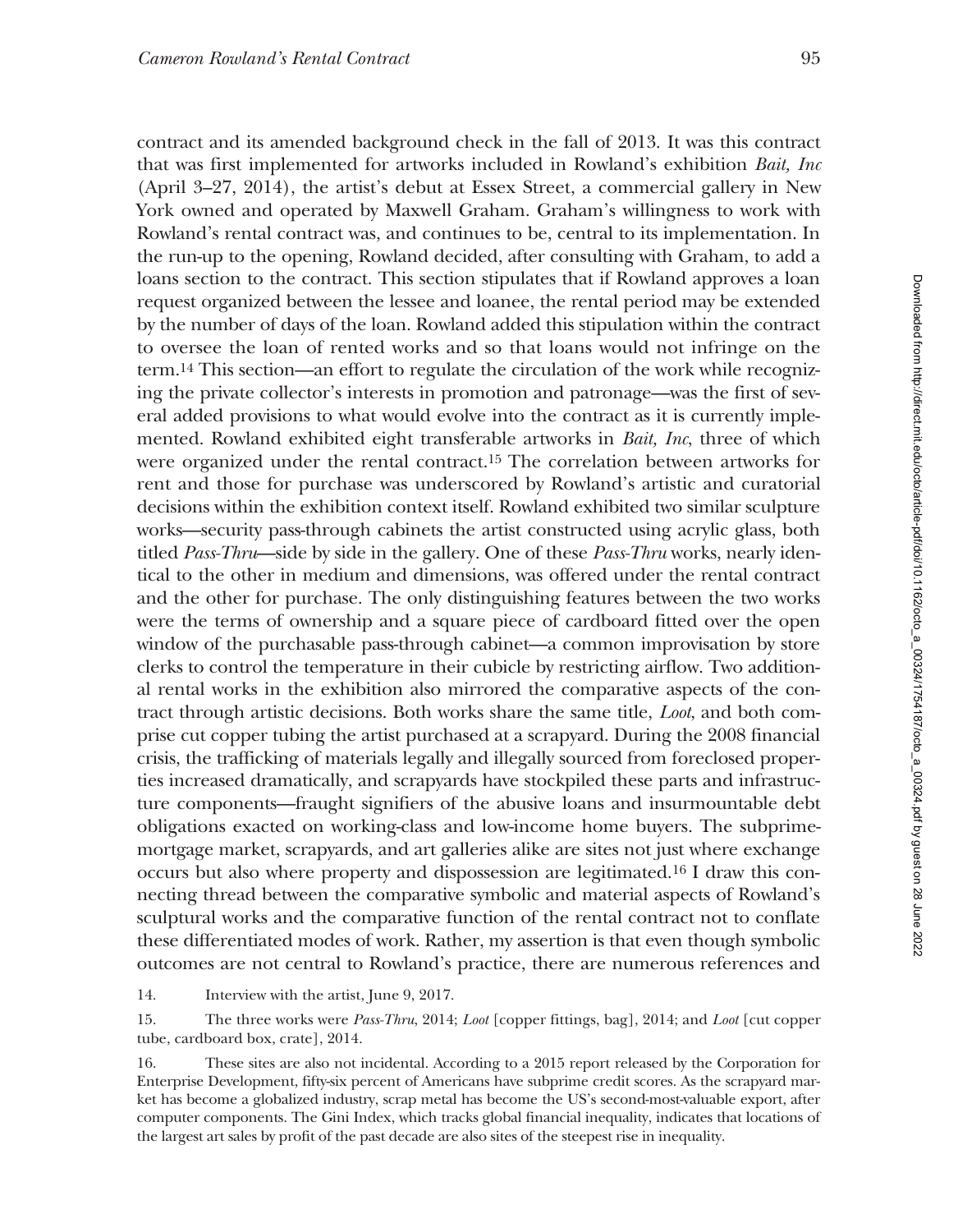associations that articulate a particularly close-knit relation between the symbolic systems of Rowland's artistic work and the far-reaching social conditions that constitute its production, reception, circulation, and consumption (both symbolic and economic). This tightly bound circuit and its intended exposure demand that we recognize our encounter with art as one that pursues, with equal commitment, the symbolic, material, and intersubjective dimensions.

All three works under the rental contract exhibited in *Bait, Inc* were rented by individual collectors, and Rowland, Graham, and potential lessees held lengthy discussions and legal negotiations in order for the contracts to become fully executed.17 one particular collector—an attorney with a complex understanding of Rowland's artistic work—who was offered *Pass-Thru* at rental voiced concerns over relinquishing

17. The works were rented by individual collectors under the following terms: *Pass-Thru*, 2014: three-year rental, 3/14/2016–3/14/2019; *Loot* [copper fittings, bag], 2014: three-year rental, 11/1/2014–11/1/2017; and *Loot* [cut copper tube, cardboard box, crate], 2014: three-year rental plus six-month exhibition loan extension,  $6/1/2014-12/1/2017$ . At the time of writing this essay, no artwork has been rented for more than one term, and the works whose rental periods have ended have been returned to Rowland. Interview with the artist, June 9, 2017.

*Cameron Rowland.* Pass-Thru*. 2014. Acrylic, hardware, 24-hour rotator disc. 23 x 20 x 21 inches (58.42 x 50.80 x 53.34 cm). Rental.*

*In some places, businesses use a pass-thru to pass cash or goods back and forth; this could be at a bank or a liquor store. The highest standard of pass-thrus use bullet-proof glass, although this material is far too expensive to be used as a protective measure by those businesses where it might be most effective. Therein plastic is used in place of bullet-proof glass. They are made either by a manufacturer or by the shop owner. This pass-thru was made by Rowland.*

*All images courtesy of the artist and Essex Street, New York.*

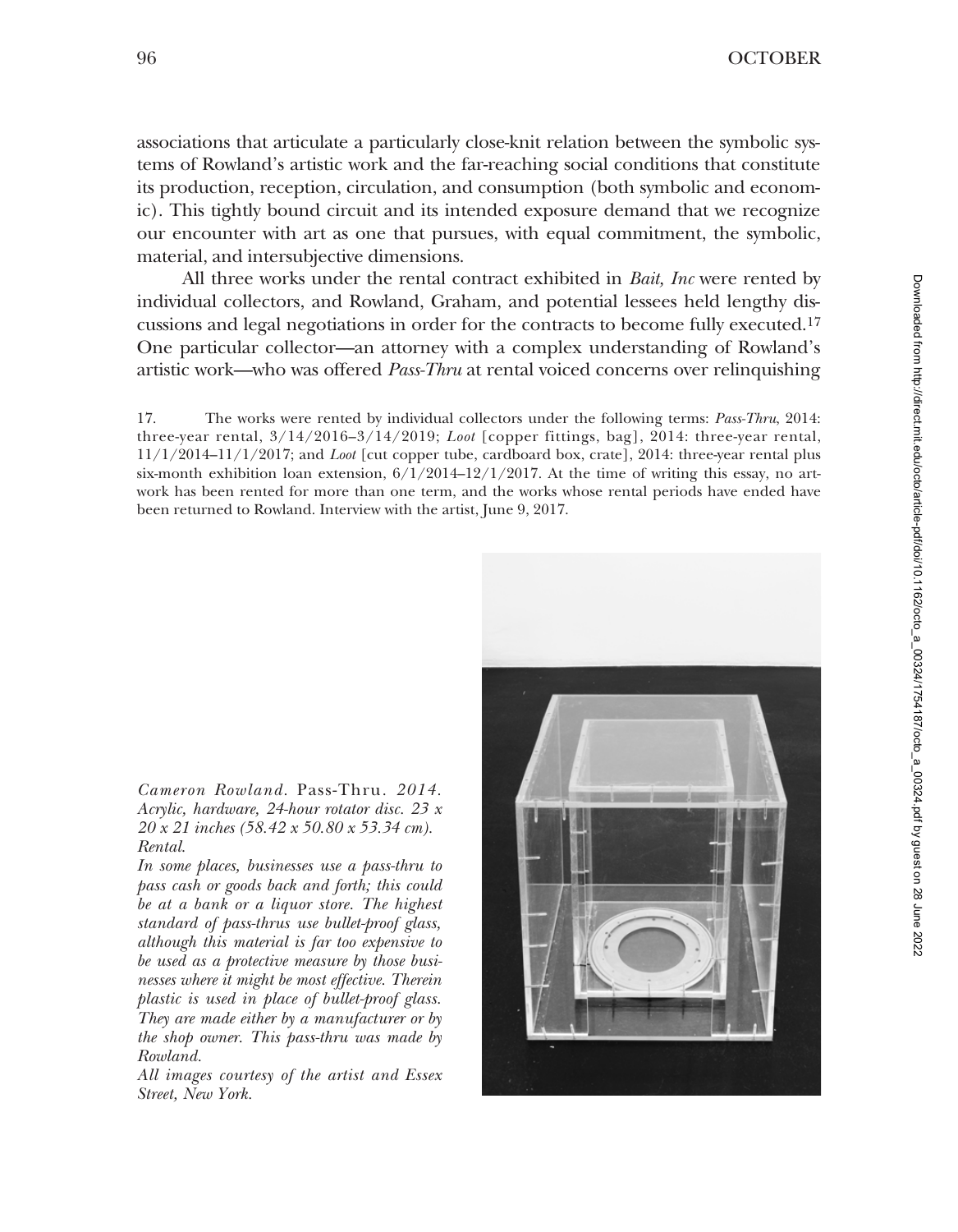the opportunity to retain the artwork for an indefinite future period of time. This collector noted that when an artwork that has an unlimited useful life is rented, the potential appreciation of that work is forfeited. The collector questioned how much that forfeited potential depreciated the value of the work, and asked whether there were incentives for his agreeing to such a deal. The question strikes at the core of Rowland's critical project. For the collector as property owner, the expectation that value will be accumulated, retained, and extracted from the artwork, not just in its acquisition but also in its temporary possession, is inherent in the bargain. And the comparative anxiety of not being able to own a work that another collector was able to acquire outright (the purchasable *Pass-Thru*) results in this collector's asking how to hedge against the exclusionary function of property ownership. Within this line of inquiry, two requests were made by the collector: first, that he be given a discount if he paid the entire rental up front upon taking possession of the work; second, that he retain the non-salable rental-contract document itself.18 This second request delves

18. These specific questions from an undisclosed collector are available in transcribed email communications between Cameron Rowland, Maxwell Graham, and the collector in Birkett, "Rotate the Pass-Thru," p. 67.



*Rowland.* Pass-Thru*. 2014. Acrylic, hardware, 24-hour rotator disc. 23 x 20 x 21 inches (58.42 x 50.80 x 53.34 cm). In some places, businesses use a pass-thru to pass cash or goods back and forth; this could be at a bank or a liquor store. The highest standard of pass-thrus use bullet-proof glass, although this material is far too expensive to be used as a protective measure by those businesses where it might be most effective. Therein plastic is used in place of bulletproof glass. They are made either by a manufacturer or by the shop owner. A pass-thru is also an open window; when it is too cold or too hot, it may be covered with cardboard. This pass-thru was made by Rowland.*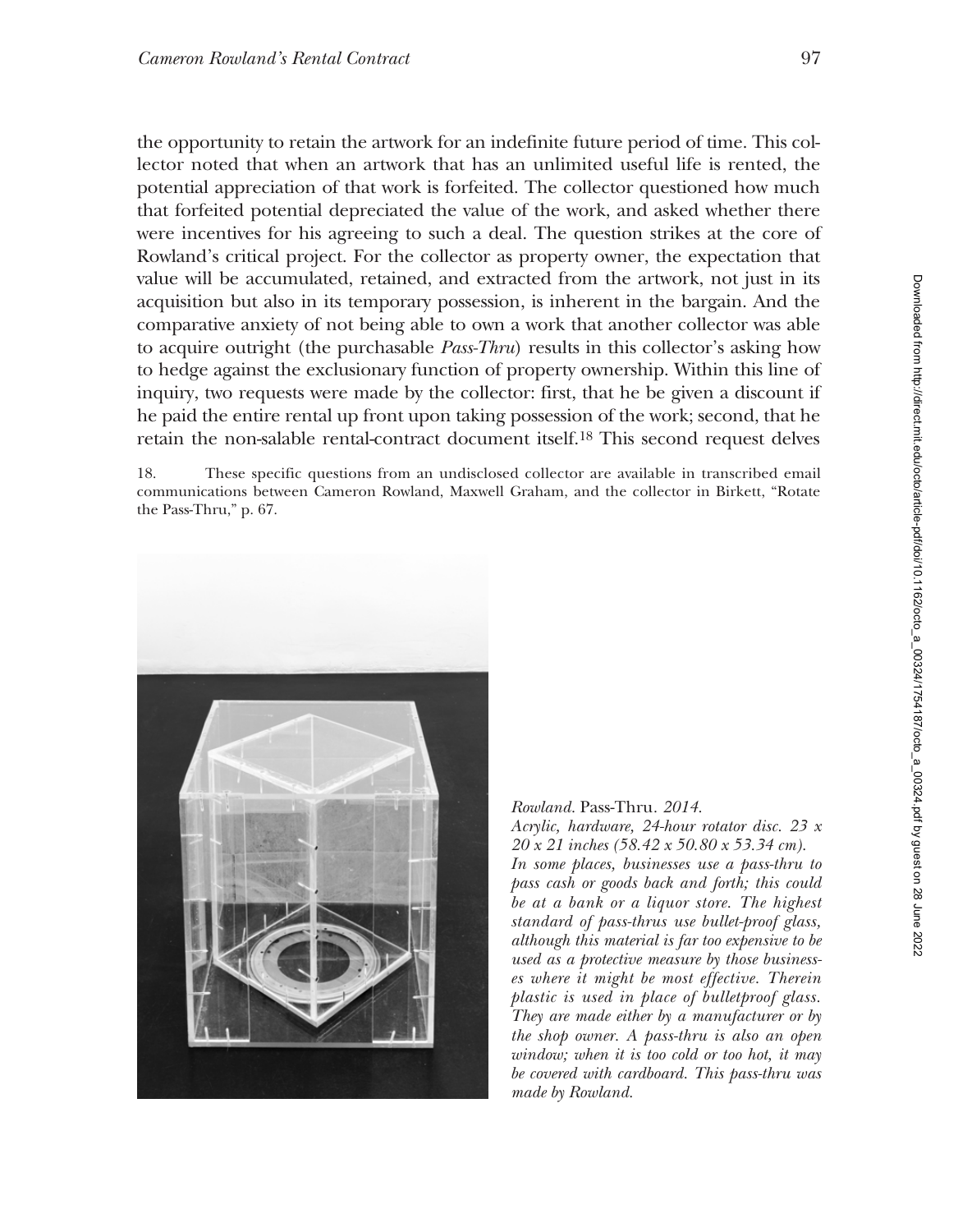98 oCTOBER

into the long history and discourse of artist contracts (printed documents and verbal agreements), as legally functioning terms and conditions protecting artistic and practical interests for artists' work, as certificates of authenticity and attribution, as artistic works in and of themselves, and as coveted extra-art materials that become imbued with the significance and value of art objects.<sup>19</sup> Rowland's rental contract, written to prevent its specific definitions, terms, and conditions from being misinterpreted, undermined, or diminished, is intended to function as a practicable legal agreement. Its considerations serve to enforce the artist's interests for the transfer of his artistic work, and the contract operates through this distinct juridical intermediate function. As a legally binding, enforceable directive, Rowland's contract cannot be identified solely as an artistic intervention or conceptual gesture, statement, or instruction. Nor can his artistic work, which includes non-transferable works, be reduced to the terms and conditions of the rental contract. In his communications with the undisclosed collector, Rowland clearly reiterated that the rental-contract document could not be resold.20 However, the question remains as to how Rowland's contract might be deployed beyond its legal function—as a kind of archival object, signifier, or stand-in for the artwork—after that artwork is no longer in the collector's possession. Rowland's contract does not stipulate return of the legal document itself to the artist following the rental period, which from a legal standpoint may be an oversight considering that document-retention and -destruction policy is a major debate within legal practice.21 Lawyers often negotiate policy that allows for the destruction of legal documents after their use to avoid potentially having to turn over damaging information in the case of a lawsuit, while contracts will often include stipulations ensuring that legal documents are kept for a certain number of years to comply, for instance, with accounting standards and regulations concerning customs. Whether the collector's request to retain the document itself was in the interests of record-keeping or of fetish, it is significant that the issue of document retention was raised by a collector who also happened to be the first attorney to come into contact with Rowland's rental contract.22 In response to the collector's request regarding payment terms, Rowland did not agree to full payment of the term up front and instead requested monthly payments over the course of the term. The collector never did rent the work.

20. Birkett, "Rotate the Pass-Thru," p. 66.

22. It is also worth mentioning that Rowland has never exhibited his rental contract.

<sup>19.</sup> It is no longer critically sufficient to conclude that artist contracts function as certificates that ensure that artworks—however immaterial, transient, or conceptually defined—may be commodified. Rather than become resigned to the dualism of art-as-commodity and art-as-art, this essay seeks to recognize how artists actually reconsider and complicate the situationally specific economic conditions of artistic production and reception.

<sup>21.</sup> The Sarbanes-oxley Act of 2002 is the legal precedent most often cited in debates of document-retention and -destruction policy. Sarbanes-oxley was passed as a direct result of major corporate accounting scandals such as the widespread destruction of files by Arthur Anderson, Enron's accounting firm.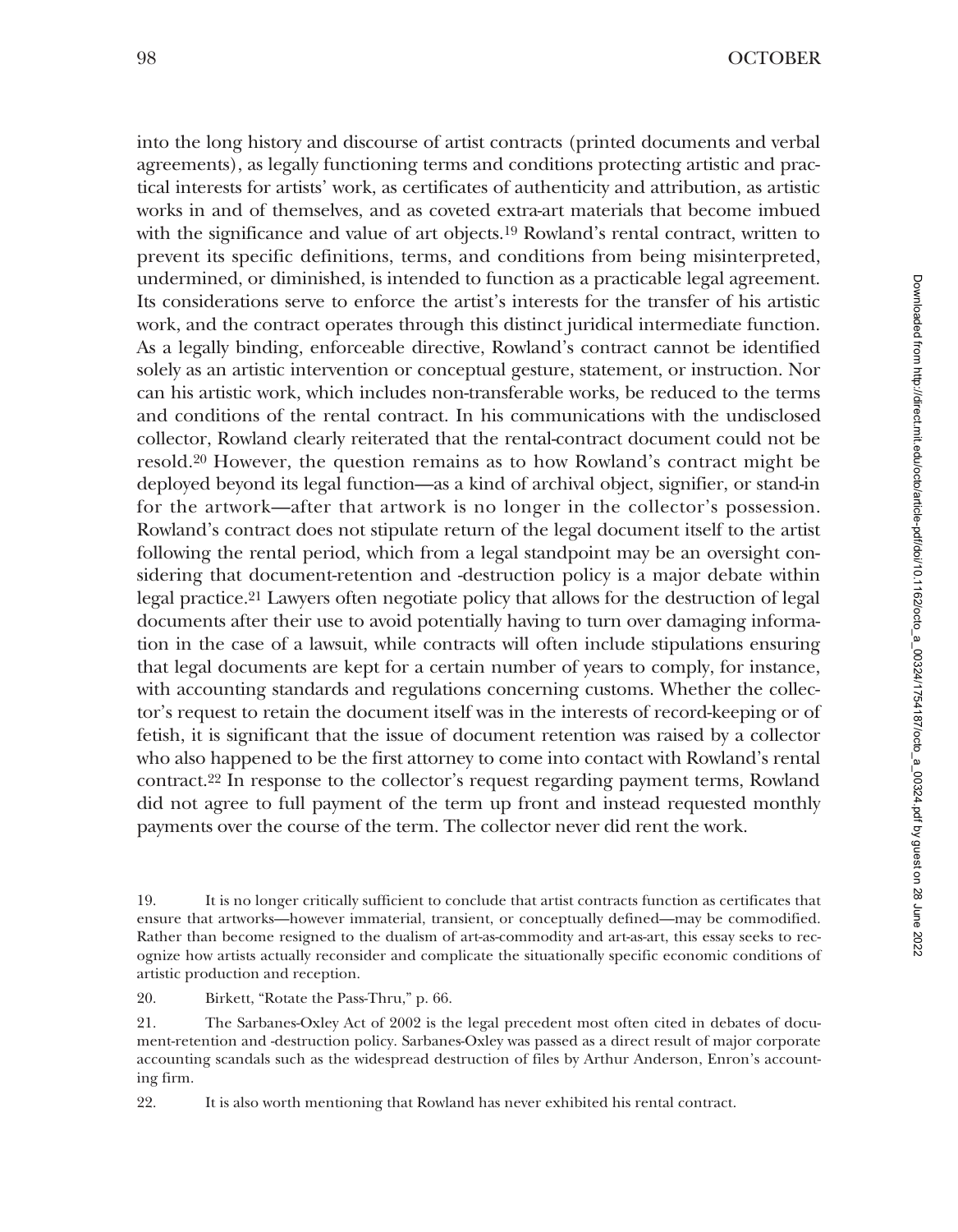

*Rowland.* Loot. *2014. Cut copper tube, cardboard box, crate. 11 x 18.5 x 13 inches (27.94 x 46.99 x 33.02 cm). Rental.*

*At some point, basic utilities like electricity and water were services controlled by the state, because they relied so heavily on public infrastructure. More and more, these flows are valved by private corporations. When abandoned buildings are broken into and stripped of their copper piping, it is sold to scrapyards, where it is cut down. This cut copper was bought from a scrapyard. Copper has a function; its base material has an inherent value.*

### *Rental-at-Cost Contract*

Following *Bait, Inc*, Rowland would implement the rental contract for five additional artworks featured in different group exhibitions he participated in between 2014 and 2016.23 In January 2016, working with the curator Richard Birkett, Rowland opened a large solo exhibition of new works at Artists Space in New York.24 The exhibition's title, *91020000*, is the registration number assigned to Artists Space, which Rowland enlisted as a purchaser of goods manufactured by

23. A version of the rental contract applied to the following works: *U20E*, 2013 (one-year rental, 10/20/2014–10/20/2015); *Intermediate Preventative*, 2014 (ten-year rental, 9/1/2014–9/1/2024); *Deal Tray*, 2014 (six-month rental, 4/1/2014–10/1/2014); *Intermediate Preventative* (2), 2014 (three-year rental, 4/1/2016–4/1/2019); and *U66*, 2014 (three-year rental, 8/1/2015–8/1/2018).

24. *91020000*, Artists Space, New York, January 17–March 13, 2016.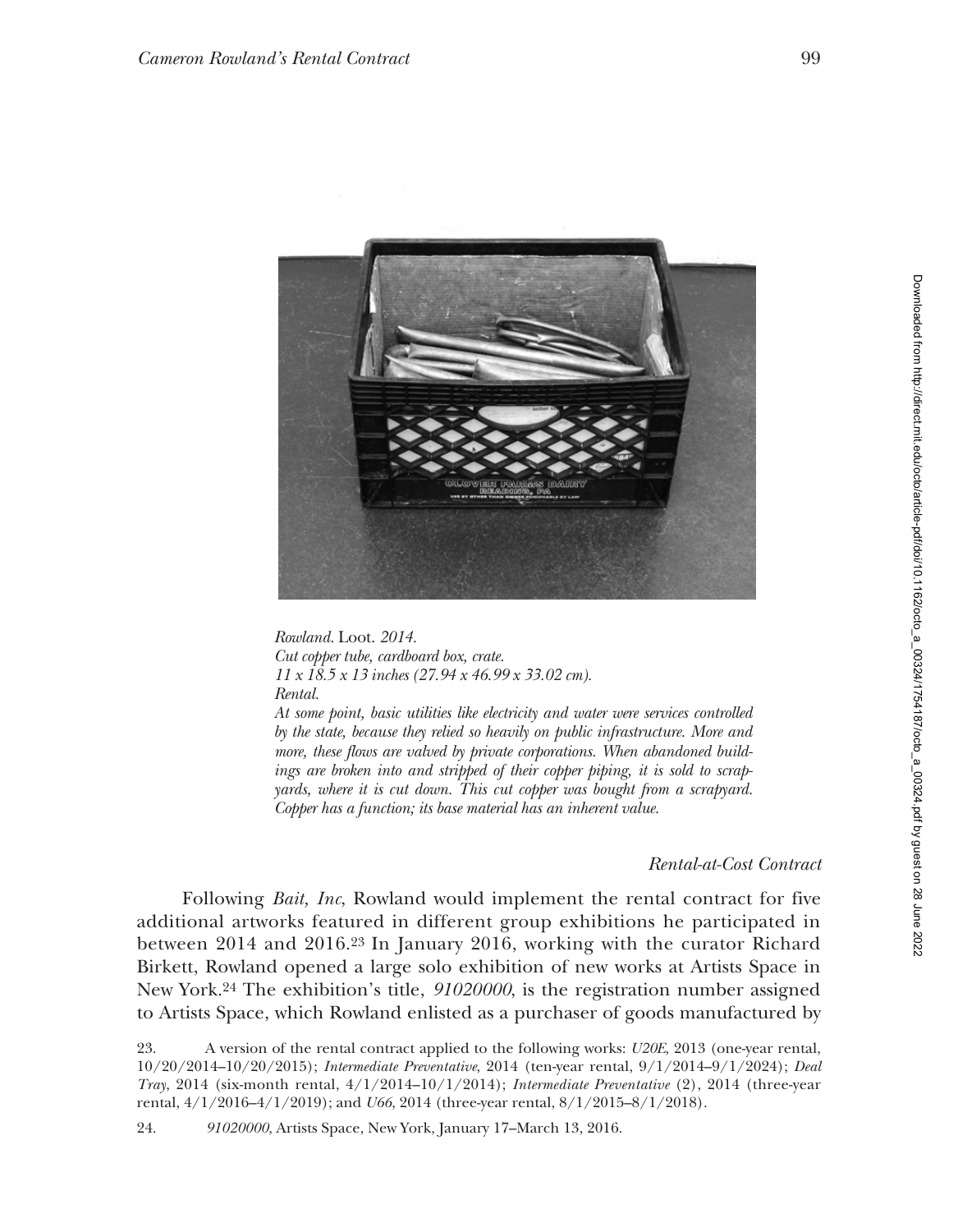prison inmates and offered for sale at below-market rates from Corcraft, the market name for the Division of Correctional Industries within the New York State Department of Corrections and Community Supervision. Corcraft items can be sold only to New York State governmental entities and registered nonprofits, such as Artists Space. Rowland additionally registered the Wattis Institute for Contemporary Art at California College of the Arts, a nonprofit arts space in San Francisco, as a buyer of goods manufactured by inmates in California distributed by the California Prison Industry Authority (CALPIA) under similar restrictions. In the Artists Space exhibition, Rowland presented, without alteration, the goods purchased by the collaborating art spaces through Corcraft and CALPIA. These objects, manufactured by inmates earning wages that average less than one dollar per hour, included four oak benches built at Greenhaven Correctional Facility and used in New York State courtrooms; a steel-and-laminated-particleboard desk built at Attica Correctional Facility and used in New York State government offices; cast-aluminum manhole-leveler rings made at Elmira Correctional Facility and used on New York State public roads, and two Nomex fire suits used by California State wildfire workers, which were manufactured by inmates at Mule Creek State Prison in Ione and at the California Institution for Women in Chino.25 In addition to these goods manufactured by prison inmates and sold in markets sanctioned and relied on by the carceral state, Rowland displayed within his exhibition at Artists Space other works that evidence historically specific ways in which slavery in the United States has propertized human life: three sets of lashing bars used to secure containers to the decks of ships that were inspected by Lloyd's Register, a company that oversaw marine shipping equipment for slave-ship insurers; two membership badges to the National Ex-Slave Mutual Relief Bounty and Pension Organization, founded by Callie House and Isaiah H. Dickerson in 1898 to advocate for the awarding of pensions to ex-slaves; and a collection of trust-agreement documents—the component of the work intended for exhibition—that detail a ten-thousand-dollar investment established by Rowland and Artists Space in the insurance company Aetna, which issued insurance policies to slave owners for the lives of slaves.26 Rowland stipulates in this agreement that the trust can be dissolved only if the US federal government pays financial reparations to the descen-

25. *New York State Unified Court System*, 2016; *Attica Series Desk*, 2016; *Leveler (Extension) Rings for Manhole Openings*, 2016; *1st Defense NFPA 1977, 2011* (1), 2016; *1st Defense NFPA 1977, 2011* (2), 2016. Rowland published this information regarding the correctional facilities, as well as the wages of New York State prison inmates, in a pamphlet he wrote to accompany the exhibition.

26. *Insurance*, 2016; *National Ex-Slave Mutual Relief, Bounty and Pension Association Badges*, 2016; *Disgorgement*, 2016. There is a kind of violence in furnishing these deeply charged objects with only brief descriptions, and I urge the reader to review carefully the extant critical reception of these objects, which, fortunately, at least within the context of *91020000*, offers significant contributions for their reconsideration. See Rhea Anastas, "Property and Community in the Recent Work," in *Louise Lawler: Receptions*, ed. Roxana Marcoci (New York: Museum of Modern Art, 2017); and Alex Kitnick, "Cameron Rowland," *Artforum* 54, no. 7 (March 2016), pp. 260–65. In addition, Cheryl I. Harris's public lecture "The Afterlife of Slavery: Markets, Property and Race," which reflects on the objects presented within *91020000*, may be found on the archives page of the Artists Space website.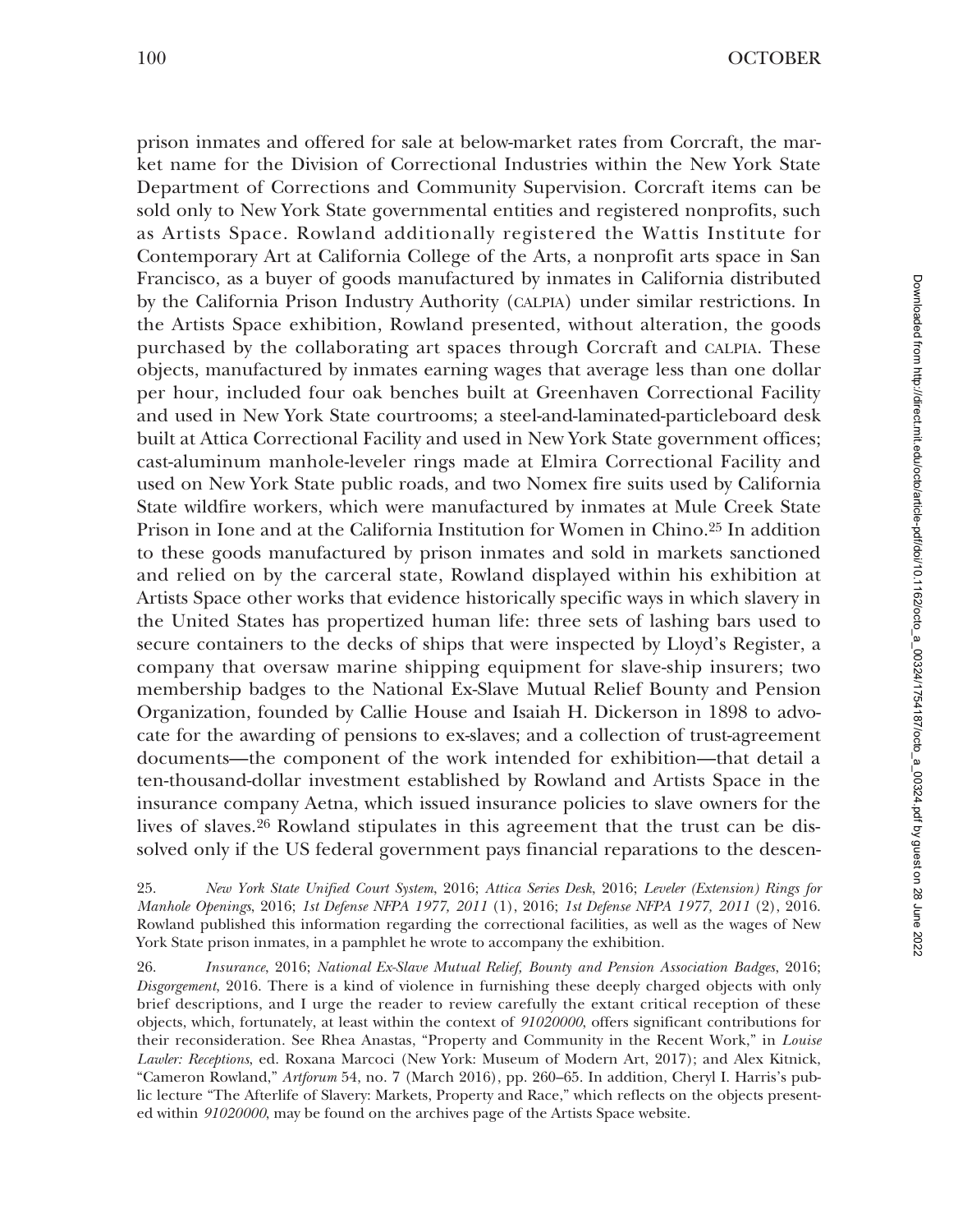dants of slaves, at which point the holdings would be transferred to the federal agency charged with their distribution. Reparations for slavery is an ongoing, albeit marginalized, policy discussion at the state and federal levels. Policy advocates, legal scholars, and activists for reparations cite slavery as foundational to capital and commodity production in the US, and argue that the historical reality of racially specific propertization and economic subordination was protracted, well after the 1865 passing of the Thirteenth Amendment to the Constitution, in the form of convict-leasing programs and peonage. *91020000* testifies to just how durable this historical reality is, how it is reproduced today in our formed expectations of commodity logic and economic subjectivity—extending from the accepted public benefit of prison labor to the fundamental presumption that all individuals have the possibility of controlling critical aspects of their lives rather than being the object of others' domination.27

27. My formulation here of these fundamentally flawed assumptions is indebted to a specific passage of Harris's "Whiteness as Property," p. 1713.



*Rowland.* Attica Series Desk*. 2016. Steel, powder coating, laminated particleboard, distributed by Corcraft. 60 × 71½ × 28¾ inches (152.4 × 181.61 × 73.03 cm). Rental at cost.* 

*The* Attica Series Desk *is manufactured by prisoners in Attica Correctional Facility. Prisoners seized control of the D-Yard in Attica from September 9th to 13th, 1971. Following the inmates' immediate demands for amnesty, the first in their list of practical proposals was to extend the enforcement of "the New York State minimum-wage law to prison industries." Inmates working in New York State prisons are currently paid \$0.10 to \$1.14 an hour. Inmates in Attica produce furniture for government offices throughout the state. This component of government administration depends on inmate labor.*

*Rental at cost: Artworks indicated as "rental at cost" are not sold. Each of these artworks may be rented for five years for the total cost of the Corcraft products that constitute it.*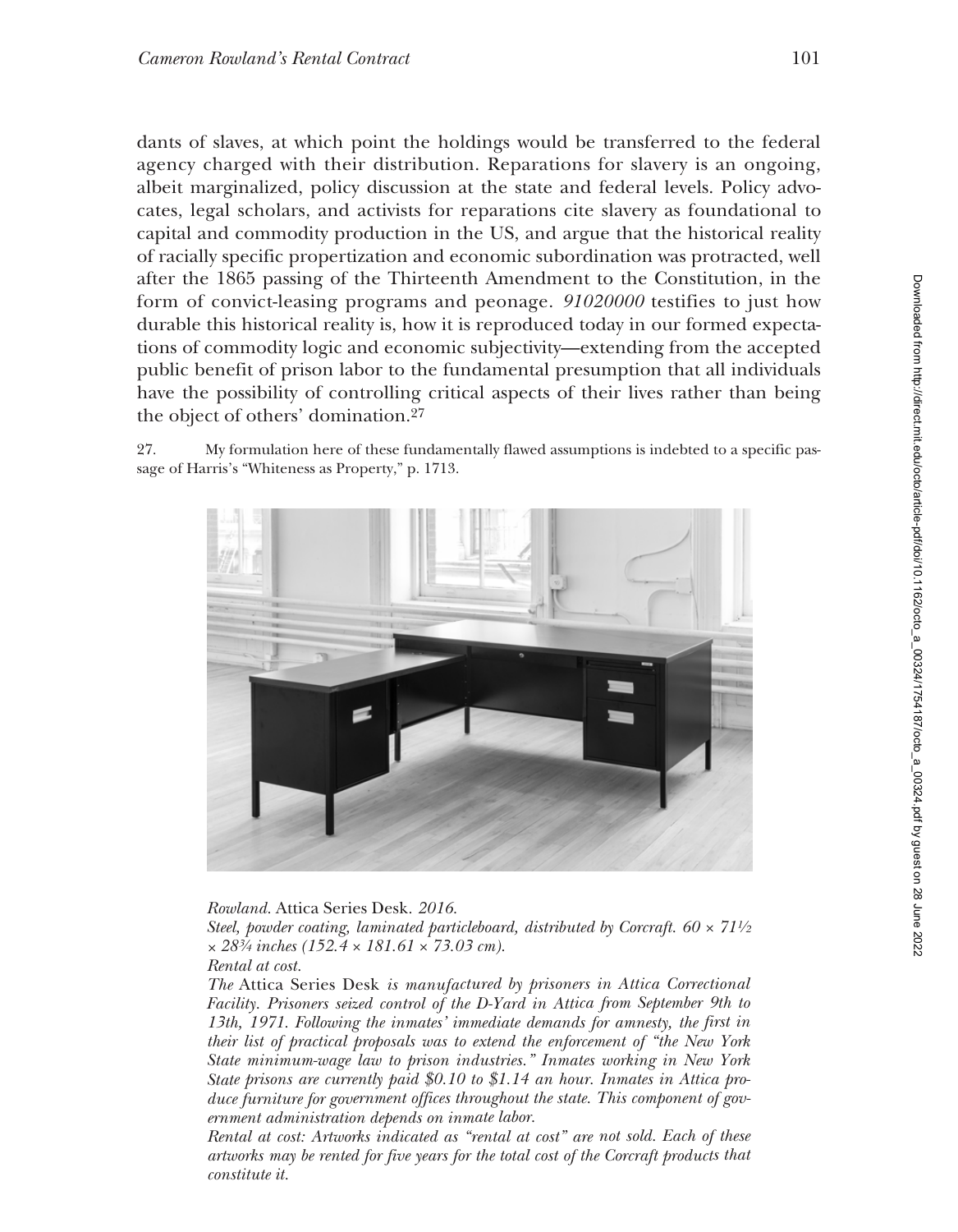The work of tracking the interrelated property histories of slavery, convict leasing, debt servitude, and the contemporary prison industry is accomplished through the two cohabiting groupings of works at Artists Space, and the exhibition pamphlet, which includes an exacting text by Rowland that reflects on this freighted genealogy. Rather than render the groupings of objects disembodied from their laboring subjects, the artist's legal agreements (the Aetna trust and Artists Space and Wattis registration and, as we will see, a rental agreement) obligate the artist, and art-world relations, to recognize and disclose the continued histories of enslaved labor from which these objects derive. Rowland's elaboration of the legal entanglements of exhibition, transfer, and possession—which all art operates within to a certain degree—straddles the historical socioeconomic conditions of property rights and the social expectations of property ownership reproduced by the field of artistic production today. Rowland anticipated this interconnectedness, this intersubjectivity, early on in the planning stages of his exhibition at Artists Space. It is well known that nonprofit, non-collecting exhibition venues have become sites for art acquisition and market activity. Individual collectors and collecting institutions frequently negotiate the acquisition of works, either through the artist directly or with the artist's representative gallery, during and immediately following an exhibition's run at a nonprofit, non-collecting space.28 Instead of foreclosing or disavowing this economic reality, Rowland utilized his rental contract in considering the terms for distribution of the transferable works exhibited at Artists Space. The artist made one crucial alteration to the rental contract for these particular works, stipulating fixed pricing that directly corresponded to the actual price of the objects sold by Corcraft and CALPIA. This rental "at cost" contract pegs the price of the rental period to the total cost of the products constituting the artwork. Rowland uses this contract for all works consisting of Corcraft or CALPIA products. The rental-at-cost contract reasserts the below-market price of the products manufactured by prison inmates—a cost savings that state and nonprofit institutions have come to expect—to anyone who rents the work from Rowland. What does it mean for an art collector or collecting art institution to then become the beneficiary of this context-specific savings?29 How is this exploited labor repurposed by the artist within his own work? Rowland's exhibition recognizes that the historically founded and legally legitimated conditions of property that produce inequality and subordination (materialized in the many enmeshed relationships that rely on public institutions in the US) also constitute both the carceral state and the field of art. Beyond the association and fungibility of prison-made goods

<sup>28.</sup> of course, nonprofit representatives have also been known to be directly involved in these sales through back channels, whereby a sale is also part of a deal spearheaded by the director, development director, or curator to secure (tax-deductible) donations to the nonprofit institution or illegally procure commissions on these sales.

<sup>29. &</sup>quot;Savings" here is not purely a euphemism, or mere provocation, if we consider how the fixed rental price of these artworks—in replicating the below-market price of the prison-made goods—is substantially lower than works by the artist that fall under the rental contract.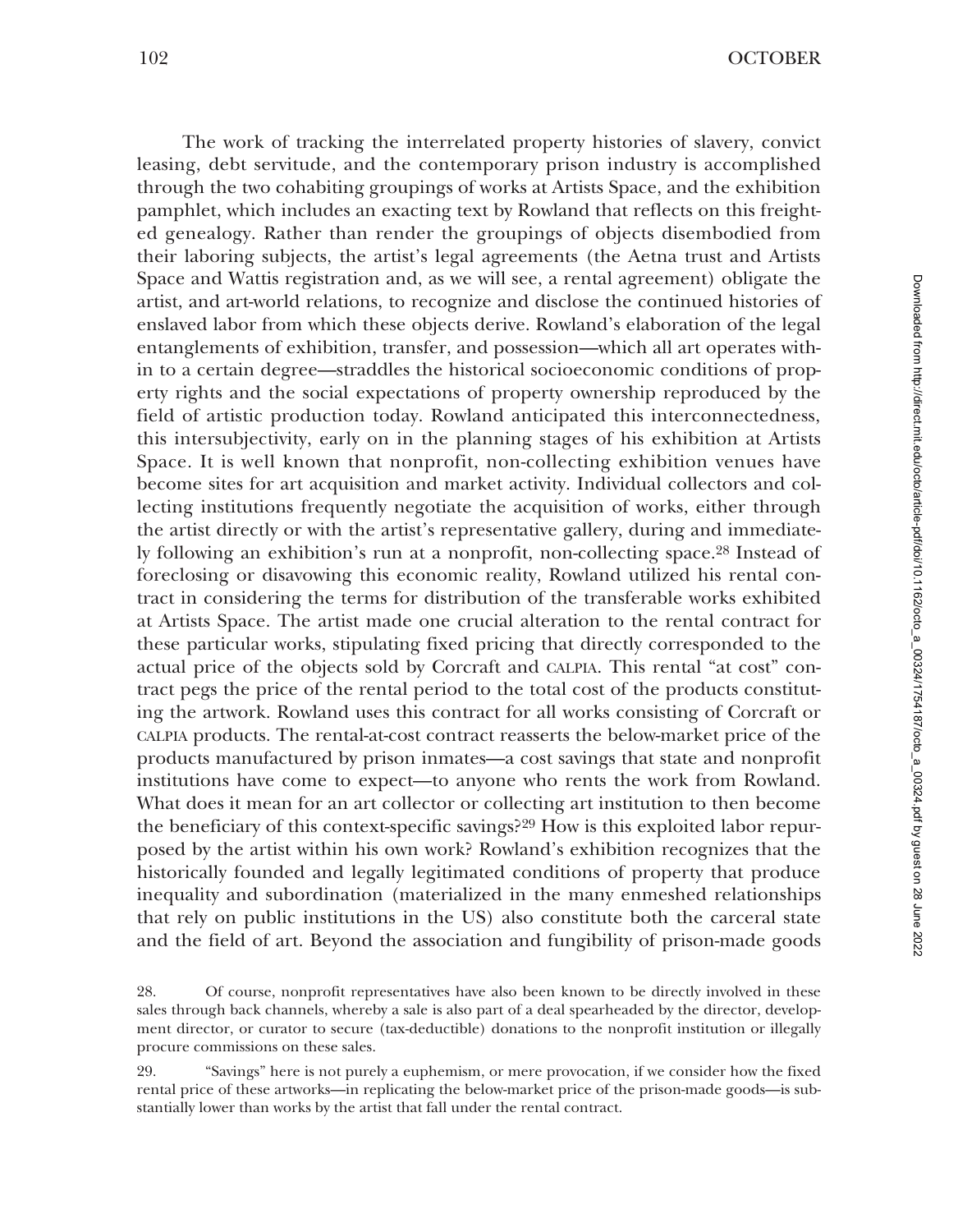and artworks, it is the rental-at-cost contract—a legal instrument inextricably bound to the artistic form and its surrounding relations—that concretizes a socioeconomic link be tween seemingly distant realms that nonetheless operate through settled expectations of property. Rowland might have channeled this critique of possession/dispossession and its legally framed racial order through the externalized art form alone, strictly as an artistic proposal or conceptual gesture. However, by utilizing the transaction structure itself, Rowland directly implicates himself in the tangible risks, conflicts, and questions that result from instigating a property withholding where property ownership is widely expected. The rental-atcost contract is distinct from the artist's initial rental contract in that it ties specific characteristics of the work into the contract. The rental-at-cost contract relies on both the dollar amount and the significance of that amount within the works it governs. This is distinct from the rental contract, which for Rowland has intentionally been used without a specific, direct relation to the artworks it governs. The artworks designated as "rental" or "rental at cost" in their captions use such contracts in perpetuity. The distinct language indicating pricing structures disclosed in the caption information is visible beside the work when exhibited and featured in the exhibition checklist, exhibition pamphlets, and any images reproducing the work. For Rowland, this disclosure becomes a way of hold-



*Rowland.* Leveler (Extension) Rings for Manhole openings*. 2016.* 

*Cast aluminum, pallet, distributed by Corcraft. 118 × 127 × 11 inches (299.72 × 322.58 × 27.94 cm).* 

*Rental at cost.*

*Manhole-leveler rings are cast by prisoners in Elmira Correctional Facility. When roads are repaved, the rings are used to adjust the height of manhole openings and maintain the smooth surface of the road. Work on public roads, which was central to the transition from convict leasing to the chain gang, continues within many prison-labor programs. The road is a public asset, instrumental to commercial development. Rental at cost: Artworks indicated as "rental at cost" are not sold. Each of these artworks may be rented for five years for the total cost of the Corcraft products that constitute it.*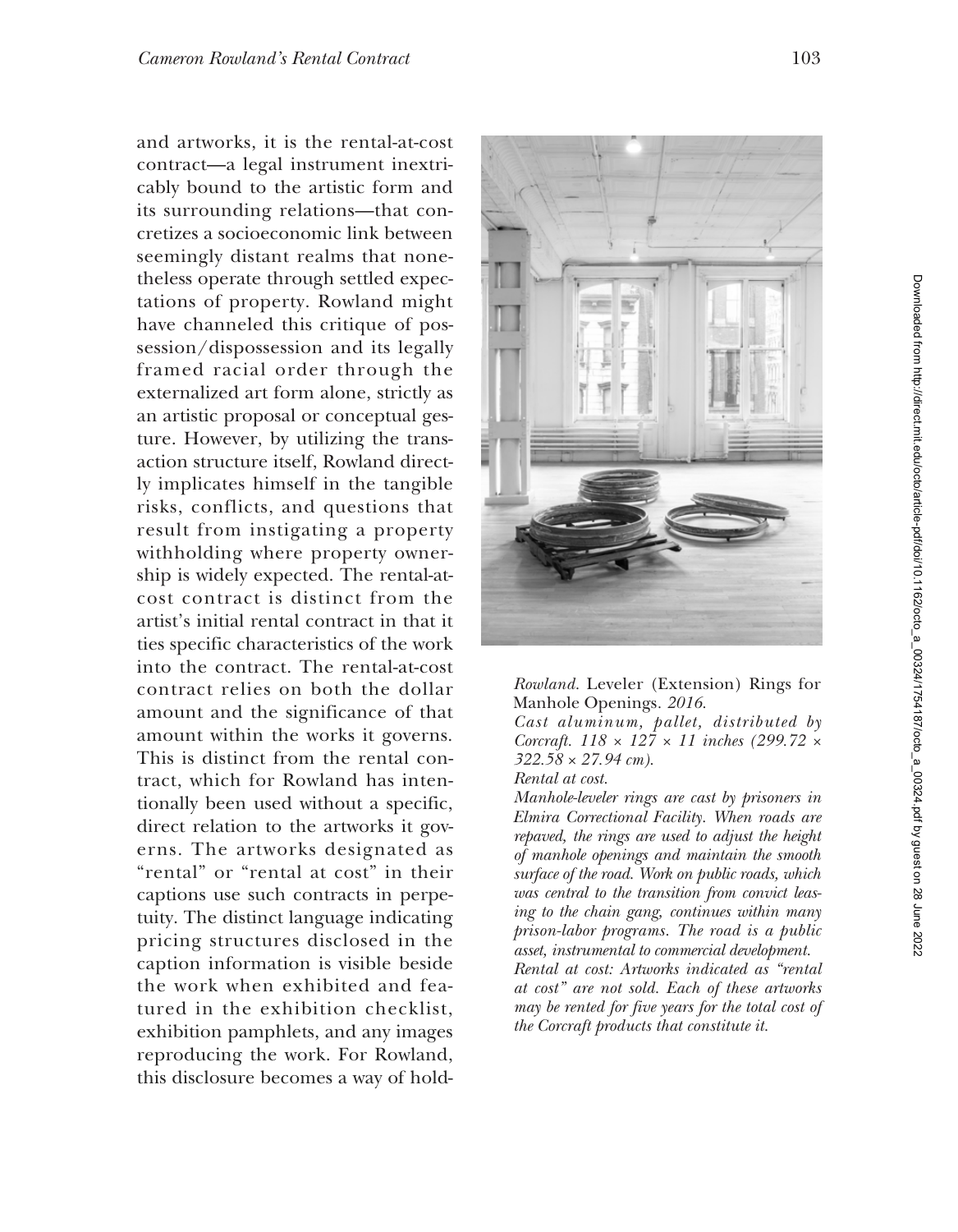ing all parties accountable for maintaining the particular assigned status.<sup>30</sup> Rowland's substantial writing practice includes authoring the captions for his artistic work. The informationally descriptive and analytically reflective paragraphs that form the captions often stem from his research, and in their operational disclosure, analytical insight, and educational function are integral to encountering Rowland's artistic works.

#### *Contract Negotiations at MoMA*

It is, of course, significant that Rowland's contract, in asserting temporally finite possession rather than permanent ownership, would be negotiated at the Museum of Modern Art. MoMA has a sordid and oft-cited history with artists who intervene in the museum's permanent-collection practices. In 1968, the artist Panagiotis "Takis" Vassilakis submitted a letter formally requesting that his work *Tele-sculpture*, which MoMA owned, be withdrawn from the museum's thematic group exhibition *The Machine as Seen at the End of the Mechanical Age*.31 MoMA did not comply with Takis's request despite the artist's argument to the museum's curator, Pontus Hulten, that the particular sculpture was no longer representative of his artistic practice and that, as the producer of the work, he had a right to determine its exhibition even if he no longer owned it. Takis's contested claim of proprietary rights directed at MoMA's ownership privileges became a catalyst in the formation of the Art Workers' Coalition, which in part advocated for legal and organizational policies to defend artists' claims for greater control over the terms and conditions of ownership of their work. As an extension of the wide-ranging discourse and actions that the AWC organized, coalition members submitted a list of specific demands and museum-policy reforms to museum director Bates Lowry in January 1969.32 The AWC's request to hold a public hearing at MoMA to discuss the "museum's relationship to artists" was turned down by Lowry, as was their

30. Interview with the artist, June 9, 2017.

31. Following his rebuffed request, Takis physically removed his sculpture from the exhibition and relocated it to the MoMA sculpture garden. The artist also requested a conversation with the director of MoMA to discuss museum reform; the request was denied. Julia Bryan-Wilson, *Artworkers: Radical Practice in the Vietnam War Era* (Berkeley: University of California Press, 2009), p. 13.

32. on April 10, 1969, the AWC presented a series of artists' statements and criticism at an open hearing held at the School of Visual Art in New York. The open hearing was a culmination of months spent negotiating with executive administrators of MoMA on a range of reforms, including equal representation of artists, museum professionals, and patrons on museum boards; royalties paid to artists when their work was exhibited; free admission; and increased representation of women artists and artists of color. Robert Projansky and Seth Siegelaub's contract resulted from the AWC's hearings. It is also important to note that the Projansky and Siegelaub contract includes provisions establishing ongoing rights for artists after the transfer of their work (the right to be consulted if their work is loaned or repaired, a fifteen percent resale royalty, and reproduction rights). However, enforcement of these rights devolves on the individual artist, who must engage in a lawsuit against an individual or entity (e.g., an LLC) with full ownership of the work. The inherent financial cost of such a legal recourse makes enforcement a prohibitive task for many artists faced with the complexities of asserting rights over property they no longer own. See Eichhorn, *The Artist's Contract*, p. 39.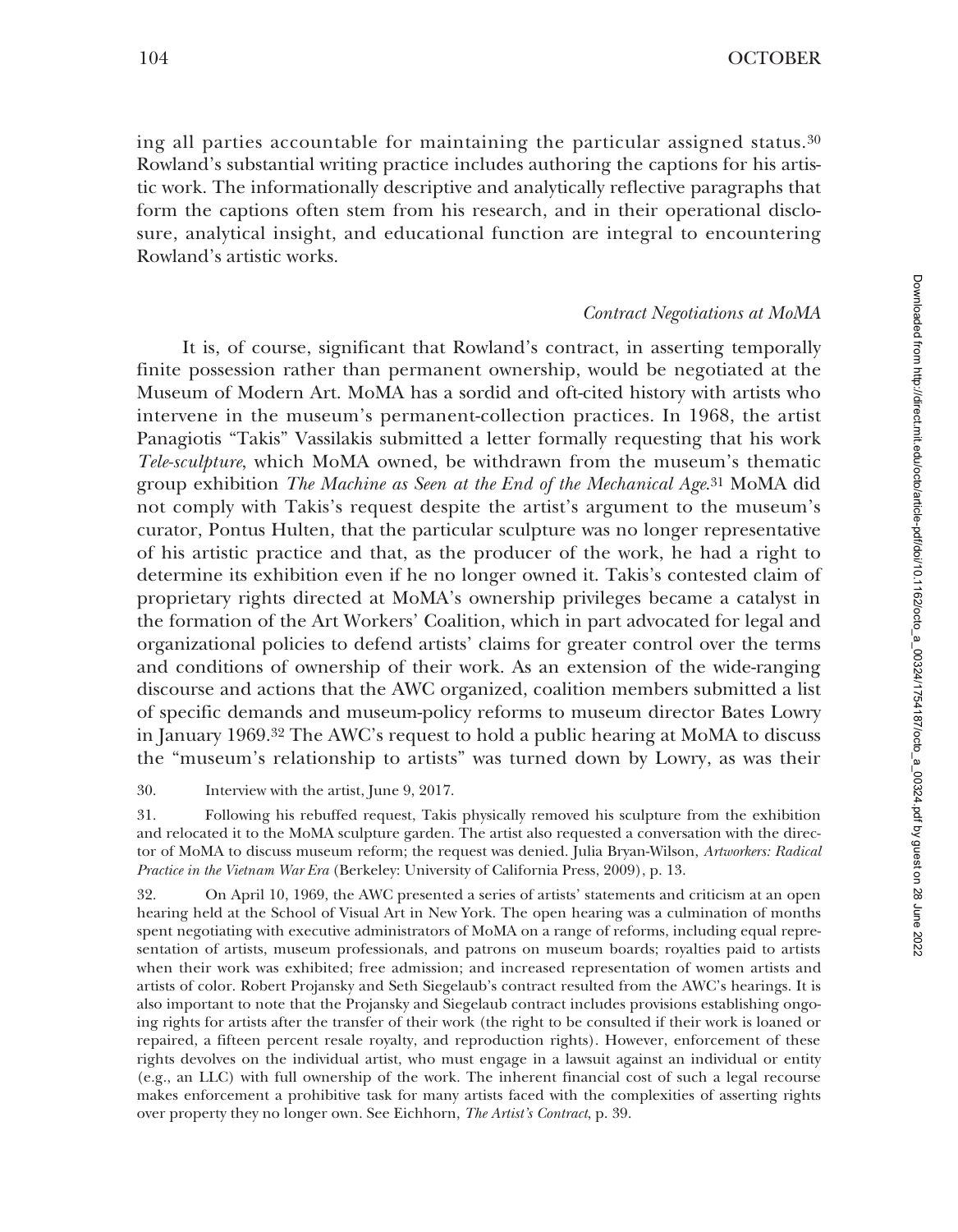request that "artists . . . be paid a rental fee for the exhibition of their works."33 It is worth mentioning again here that the large group of artists, curators, and writers that made up the AWC included individuals from MoMA's professional and frontline staff. Director of Public Information Elizabeth Shaw, Director of the Department of Architecture and Design Arthur Drexler, Associate Curator Jennifer Licht, and other MoMA staff members were involved in supporting the AWC initiative to produce a poster condemning the My Lai massacre of hundreds of unarmed civilians by US soldiers in South Vietnam. However, William S. Paley, president of the MoMA board of trustees, ultimately forced the museum to withdraw its support of the AWC initiative.34 The divergent interests of MoMA's professional staff and the museum's board resulted in hard-fought negotiations culminating in a labor contract for the professionals along with their unionization in 1971. MoMA's unionization process was supported by artist-oriented groups such as the AWC, and the stipulations of their contract mirrored concurrent demands by artists for a greater role in determining museum policy.35

This history of internal conflict and occupational anxiety continues in our historical present. Despite MoMA's growing endowment, unprecedented executive-level compensation packages, major building expansions, and blue-chip art acquisitions, MoMA's union (PASTA/Local 2110) has had to repeatedly engage in contested contract negotiations to keep staff health-care benefits intact, receive appropriate wages, and settle terms that define the museum's obligation to serve a public that supports the institution through tax deductions and for whose benefit it exists as a charitable organization.36 With a staff of over twelve hundred across multiple departments, active acquisition and publishing programs, and one of the largest museum operating budgets in the US, MoMA has a profound effect on lives locally, as well as on the nested ecology of art institutions in the US and beyond. Large-scale institutions have a way of occupying our attention for strategic reasons, but also as a matter of necessity. MoMA's history of social, economic, and artistic contestation presents distinct challenges for artists who intervene in the museum's policies and conduct. Yet it is precisely because MoMA embodies such a particularly messy, embattled, high-stakes site that artists have implicated themselves—through their artistic work, agitations, and countervailing reforms—in its constituent relations and conditions. While artists' challenges to museum authority have become increasingly expected, even welcomed, by museum representatives, it is important to recognize that there are limits to this

<sup>33.</sup> Alfred H. Barr, Jr. Papers, I.A.536, the Museum of Modern Art Archives, New York.

<sup>34.</sup> Francis Frascina, *Art, Politics and Dissent: Aspects of the Art Left in Sixties America* (Manchester, UK: Manchester University Press, 1999), pp. 176–78.

<sup>35.</sup> See Andrea Fraser, "What's Intangible, Transitory, Mediating, Participatory, and Rendered in the Public Sphere," in *Museum Highlights: The Writings of Andrea Fraser*, ed. Alexander Alberro (Cambridge, MA: MIT Press, 2005), p. 58.

<sup>36.</sup> The most recent PASTA contract negotiations took place in 2015. The union's 2015 open petition to director Glenn Lowry discusses these demands, and they are reflected in legal documents including recent memorandum agreements available on the 2110 UAW website, http://www.2110uaw.org/ moma.htm.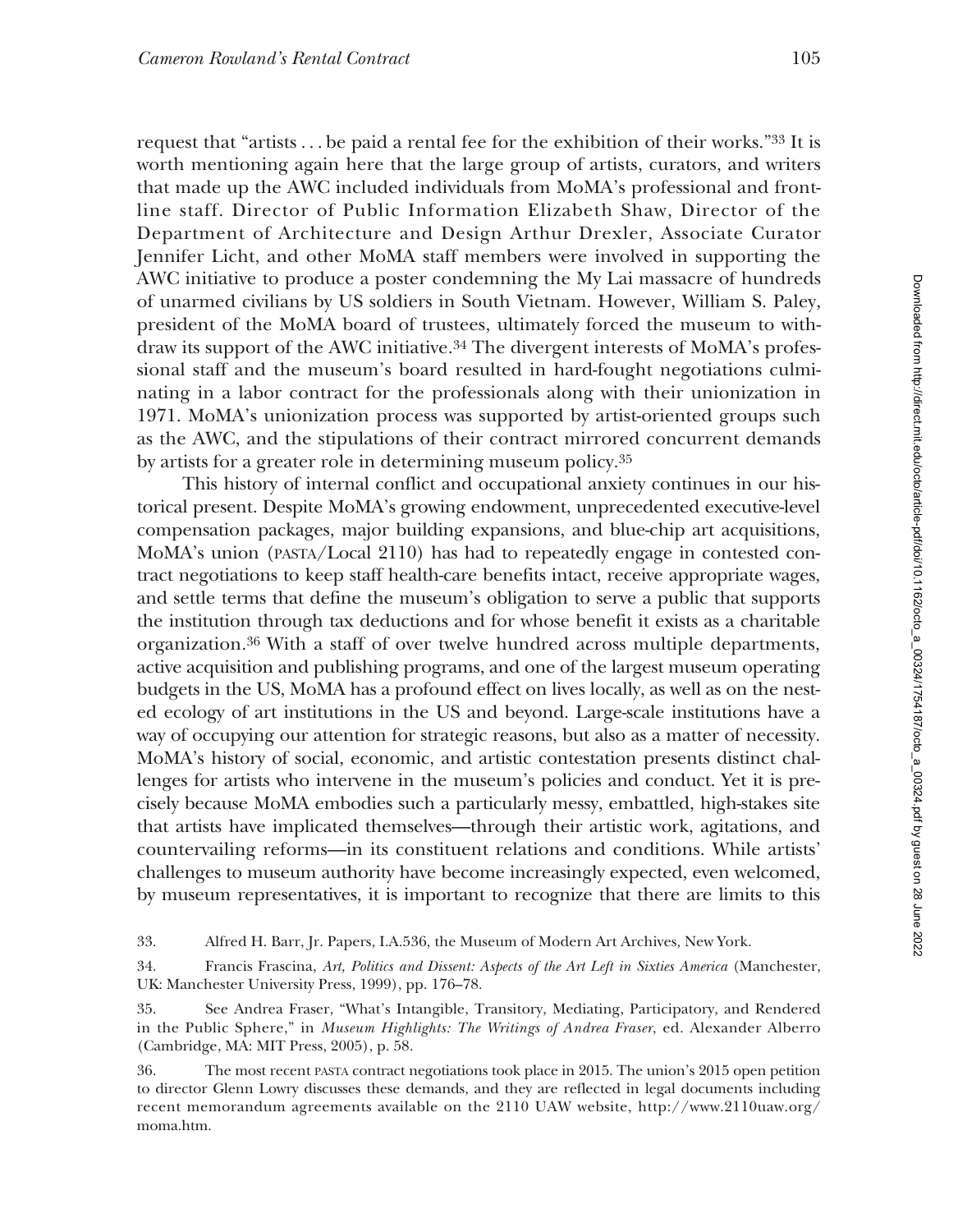acceptance. Artists have had to rely on the divisions of labor and differentiated interests within the hierarchy of museum workers in order to realize projects contending with the socioeconomic conditions of exchange within the museum. For his contribution to the 1999 MoMA exhibition *The Museum as Muse*, the artist Michael Asher compiled a list of permanent-collection works sold off or exchanged by the Department of Painting and Sculpture since the museum's founding in 1929. Asher's analysis of MoMA's deaccession program and subsequent publication of the compiled list tracking these contentious property relations were dependent on support from registrars and archivists working at MoMA, as well as the exhibition's curator, Kynaston McShine, in advocating on the artist's behalf.<sup>37</sup> Art has been pestered for so long by the assertion of autonomy that dependency is regarded as an aberration, a purely negative condition. Artists and art institutions alike consistently tout independence. And yet the effort to more fully recognize dependencies—the conflicting lived relations within circumstances of necessity—has also led artists to continually intervene in the enmeshed social struggles and economic transactions within the museum.

MoMA associate curator Thomas Lax first initiated the process of acquiring Rowland's work for MoMA's permanent collection in March 2016, just as the artist's exhibition at Artists Space was concluding. Lax had worked with Rowland previously as a curator co-organizing the *Greater New York* exhibition for MoMA PS1 (October 11, 2015–March 7, 2016), which included works by Rowland under the rental contract. Lax maintained a dialogue with the artist over the course of *Greater New York* and the overlapping *91020000* exhibition. After numerous visits to the Artists Space exhibition, Lax approached Ann Temkin, chief curator of painting and sculpture at MoMA, and MoMA associate director Kathy Halbreich to gauge the feasibility of his leading an acquisition of Rowland's work from the Artists Space exhibition. In her role overseeing the museum's Fund for the Twenty-first Century—a fund targeting works produced within five years of the time of acquisition—Halbreich's participation in these early conversations was crucial. With the support of Temkin and Halbreich, Lax consulted with Laura Hoptman, curator for contemporary art in the Department of Painting and Sculpture, and Peter Eleey, chief curator at MoMA PS1, to decide which works from *91020000* might be proposed for transfer to the museum. Lax, Hoptman, and Eleey together decided which works could function outside of the Artists Space context, considering a network of relations within the installation that could be captured, and meaningfully registered, within the context of MoMA.38 The curators decided on proposing all of the work in *91020000*, except for two of the three works titled *Insurance* and the work titled *Partnership*, which is non-transfer-

37. *Painting and Sculpture from the Museum of Modern Art: Catalog of Deaccessions*  (New York: MoMA, 1999). Asher's initial proposal for the exhibition was rejected by MoMA, while the realized publication included a disclaimer statement from MoMA's chief curator of painting and sculpture, Kirk Varnedoe, undermining the artist's intent. See Martha Buskirk, *The Contingent Object of Contemporary Art* (Cambridge, MA: MIT Press, 2003), p. 173. The deaccessioning of art from museum collections continues to be argued for as a means by which less relevant work can be replaced by stronger work. This argument, perhaps commendable as an effort to diversify collections, does not, however, disclose the fact that these sales require museums to support and benefit from the speculative secondary-market industry.

38. Interview with Thomas Lax, April 7, 2017.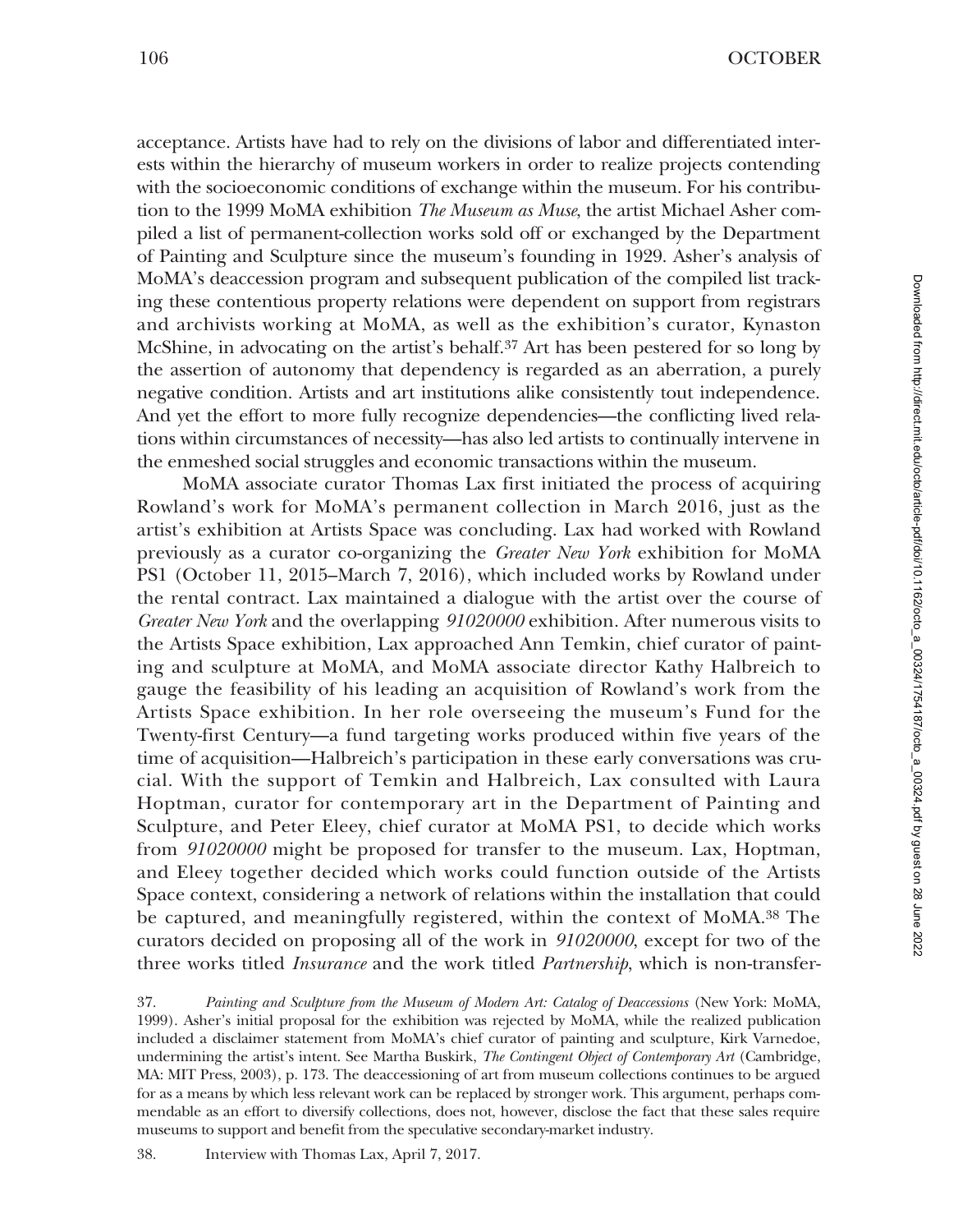able. of the nine works proposed, five consisted of objects distributed by Corcraft and CALPIA and fell under the rental-at-cost contract, one was offered as an extended loan, two were offered as acquisitions to the collection, and one as an acquisition to the museum's library.39 With the framework for this proposal intact, Lax then pursued a conversation with Rowland and Graham to secure the work. Rowland agreed to the proposed acquisition, loan, and rental terms and presented the rental-at-cost contract. Lax took the contract to MoMA general counsel and board secretary Patty Lipshutz, who worked to review it with Nancy Adelson, MoMA deputy general counsel, and Alexis M. Sandler, MoMA associate general counsel. Over the next five months, from October 2016 to February 2017, Lipshutz submitted annotations to the contract to Rowland and the artist responded with revisions or alternative suggestions. During the editing process, Rowland met with Scott Lorinsky, a New York State contracts lawyer, to review the revisions. Lorinsky advised Rowland on several modifications, including two key elements that Rowland would incorporate into the legal document. Lorinsky advised Rowland on the wording of an automatic-renewal clause requested by MoMA, as well as on the use of a stronger force majeure clause, which protects Rowland from lawsuit or remedies in extreme cases (including natural or man-made disaster, armed conflict, and labor disruptions) in which he would be unable to perform any of his obligations under the agreement.40

39. The three works proposed that did not fall under the rental-at-cost contract were *Insurance* (one of three from the *91020000* exhibition, it was purchased outright); *National Ex-Slave Mutual Relief, Bounty and Pension Association Badges* (purchased outright); *Disgorgement* (the document collection of Reparations Purpose Trust, Aetna Shares; under a separate trust agreement, MoMA has agreed to continue the trust if Artists Space is no longer able to serve as the grantor); and *2015 NCIA Directory* (a publication of annual prison statistics that Rowland reprinted and made available at Artists Space, and which the MoMA library acquired outright).

40. Interview with the artist, June 9, 2017. The strength of this force majeure clause comes from the obligation it places on MoMA to "use its reasonable endeavors to mitigate the disruption of the performance of its duties and obligations, as the case may be as soon as possible." When I refer to specific clauses or stipulations within the contract, I am sourcing directly from the document itself: Cameron Rowland, "Rental at Cost Contract," 2017, and all citations of contract language are from this document. "Remedies" is a particular euphemism within legal language referring to the penalties sought against a party.



# *Rowland.* New York State Unified Court System*. 2016. Oak wood, distributed by Corcraft.*

*165 × 57½ × 36 inches (419.1 × 146.05 × 91.44 cm). Rental at cost.* 

*Courtrooms throughout New York State use benches built by prisoners in Green Haven Correctional Facility. The court reproduces itself materially through the labor of those it sentences. Rental at cost: Artworks indicated as "rental at cost" are not sold. Each of these artworks may be rented for five years for the total cost of the Corcraft products that constitute it.*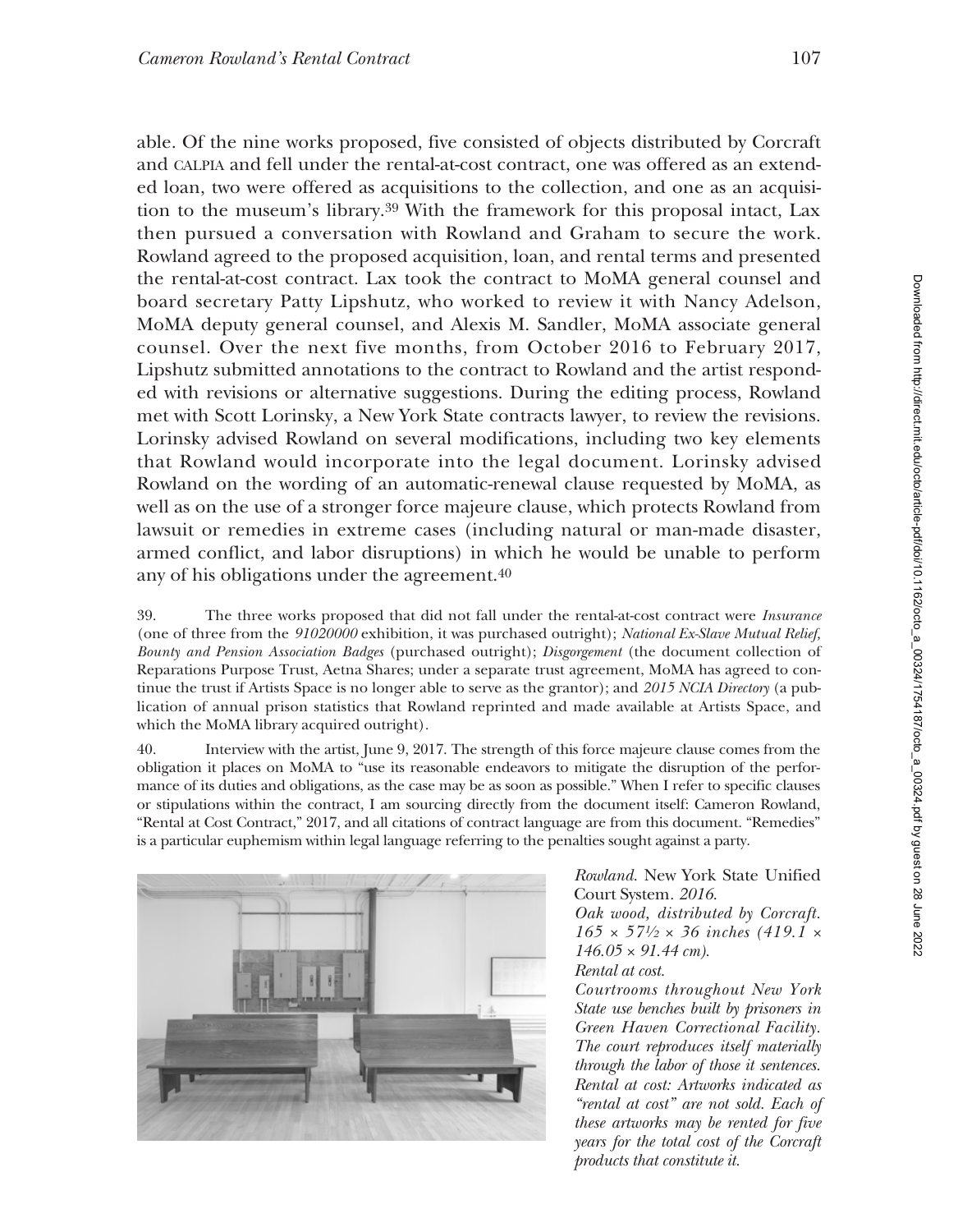MoMA was the first institution to propose an acquisition of the works that Rowland offers under rental terms. In dealing with individual private collectors prior to the MoMA acquisition, Rowland assigned wide-ranging rental periods to works: Some were offered for as little as six months or one year, while many others were rented for three years; one work was rented for a ten-year period. Rowland decided on a five-year rental period for the rental-at-cost works included in *91020000* during the planning stages of the exhibition. For Rowland, five years provided a feasible amount of time within which the work could be tracked.41 Perhaps it was in consideration of this temporal finitude that Lipschutz requested an automatic-renewal clause for the rental-at-cost contract. Rowland agreed to this addendum because he stipulated that the automatic renewal not commit either party to subsequent rental terms nor confer a right of refusal.42 The automatic renewal merely removes the logistical requirement of re-signing or renegotiating the terms of the contract in the event that both parties want to renew. If at the end of the five-year term either party does not wish to renew the contract, that party provides the other party with written notice at least sixty days before the end of the term. Just as the contract may be renewed, so too may it be revoked. The possibility of renewal creates a structurally consistent regulatory function whereby all parties are obligated to reconsider the rental every five years.43 While the contract establishes the right of the artist to control how the work circulates over time, introducing the possibility of renewal also creates a potentially indefinite period of time during which MoMA may possess the work. As long as both parties agree to renew at every five-year interval, the work remains in the custody of MoMA, subject to the broader structural asymmetries within which Rowland implicates himself as signatory to the contract. Rather than evade, foreclose, or negate the relations and conditions predicated on large inequities of power, Rowland's contract highlights just how enmeshed these circumstances of agency, vulnerability, and contingency are. While Rowland may always choose not to renew with MoMA, the pressures exerted on him to agree to renewal may become more acute, the incentives greater, the longer MoMA maintains an interest in possessing the artist's work. In addition to the automatic-renewal clause, MoMA made a further request regarding a "successors and assigns" provision stipulating that the agreement inure to the heir, estate, executor, administrator, or successors of either party. Rowland did not

41. Interview with the artist, June 9, 2017.

42. Right of refusal is a specific contractual allowance wherein the lessor is obligated to offer the lessee a new contract at the end of the term. There is no right of refusal in any of Rowland's rental contracts. Indeed, Rowland has been at pains not to offer rights of refusal to any party renting his work.

43. Related to the contingent temporal conditions stipulated within the rental-at-cost contract is the "assignment" section (paragraph 12), which includes but is not limited to "any transfer, sale, resale, lease, sublease, license or sublicense arrangement." In other words, the lessee cannot assign the equipment to another party without Rowland's consent. The assignment section has existed in all versions of the contract. Rowland will give consent only if he has specific knowledge of the terms and conditions. If these are not provided, or if Rowland does not agree to them, the artist does not have to consent.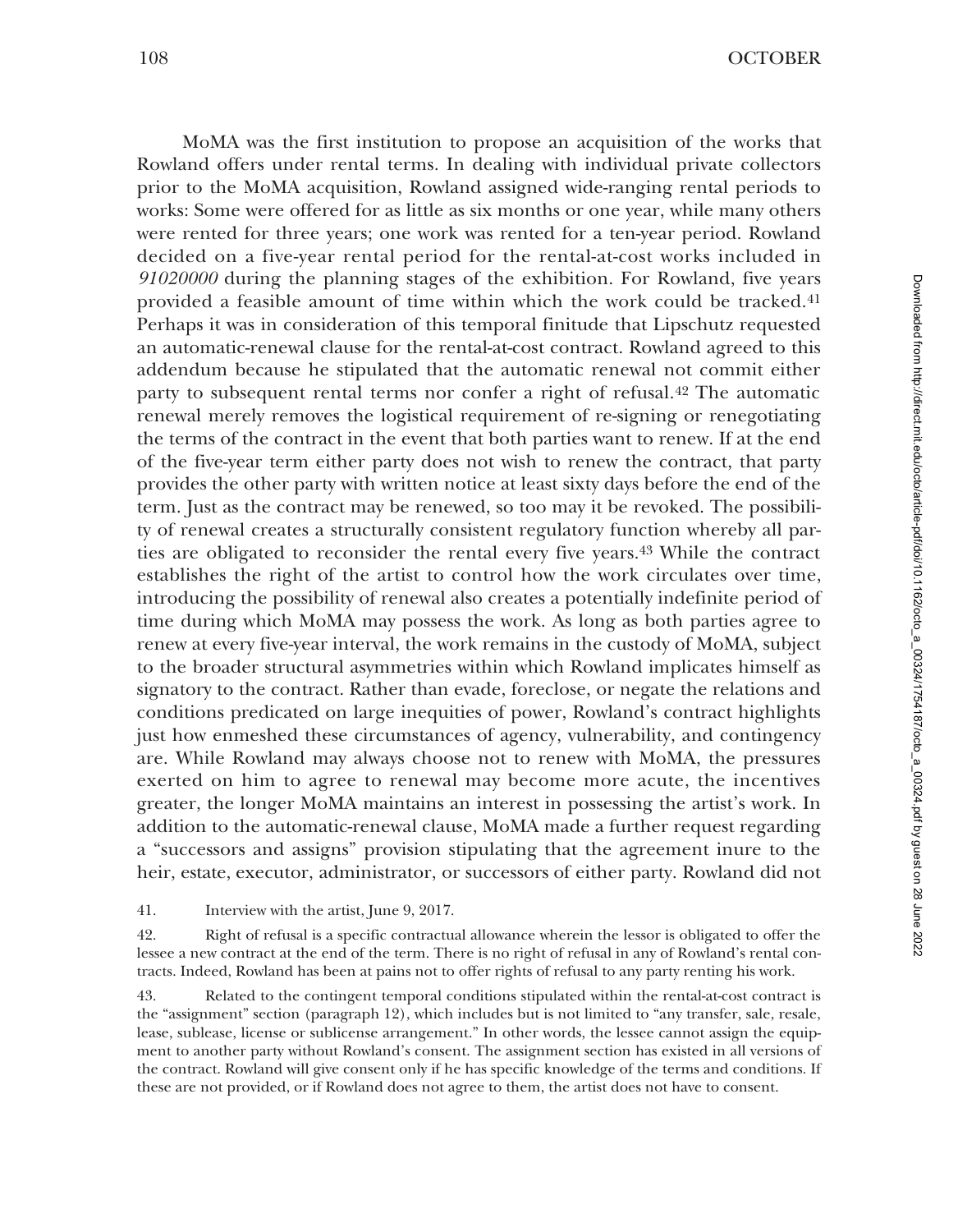agree to this proposed clause, arguing that he had no way of knowing what kind of institution, individual, or company would be considered the heir of the Museum of Modern Art if it ceased to exist. As such, the rental-at-cost contract with MoMA only inures to Rowland's successors, heirs, or estate.44 Both the automatic-renewal and proposed-successors clauses demonstrate how persistent expectations on the part of the museum are mobilized through substantial legal resources to maintain its interests in the continued possession of art.

In January 2017, with the modifications to the contract largely completed, Lax presented his proposal for the acquisition and rental of Rowland's works to the two acquisition committees that would vote on it: the Fund for the Twenty-first Century committee and the Painting and Sculpture Department acquisition committee. Both committees are made up of board members and non–board member patrons.45 Committee members are advised by curators and deputy directors on the significance of the proposed artworks, yet it is ultimately up to them to decide the fate of the acquisition proposal. That the acquisition committee is composed entirely of patrons is typical of collecting museums in the US, as is MoMA's adoption of the corporate-board model to facilitate commodification. The degree to which voting acquisition-committee members have their own agency, apart from the potential of competing interests of staff curators, or invited artists, is worth considering in assessing the composition of the committee. That the voting body excludes individuals who practice art, as well as individuals who emphasize historically based artistic criteria within their practice, does not, however, avoid the potential conflicts of interest of the committee members themselves given that most maintain private individual collections as well.46 In March 2017, all of Rowland's proposed works, including the five under the rental-at-cost contract, were approved by MoMA, and the fully executed contracts were delivered to Rowland and the museum's general counsel. Lax was intent on finalizing the acquisitions and rentals by March 2017 so that a number of Rowland's works could be included in the curator's exhibition *Unfinished Conversations: New Work from the Collection*.47 The title of Lax's exhibition noticeably avoids the term "acquisitions,"

44. Interview with the artist, June 9, 2017.

45. In an effort to emphasize the individuals who worked with the different organizations as they relate to Rowland's contract in my reporting for this essay, I asked MoMA for the names of its acquisition-committee members. My request was denied on the grounds of privacy rights. I am nevertheless grateful to Thomas Lax for conferring with his colleagues and with the museum's general counsel on this, and for his overall efforts in supporting this reporting.

46. MoMA does not disclose how its acquisition-committee members are selected. It is worth mentioning here that since the 1980s, we have witnessed how, through their social, economic, and legislative advantages, finance executives assert control over what art is acquired and by what means in their growing capacity as collectors, private advisors, board trustees, and members of museum acquisition committees.

47. *Unfinished Conversations: New Work from the Collection*, Museum of Modern Art, New York, March 19, 2017–July 30, 2017.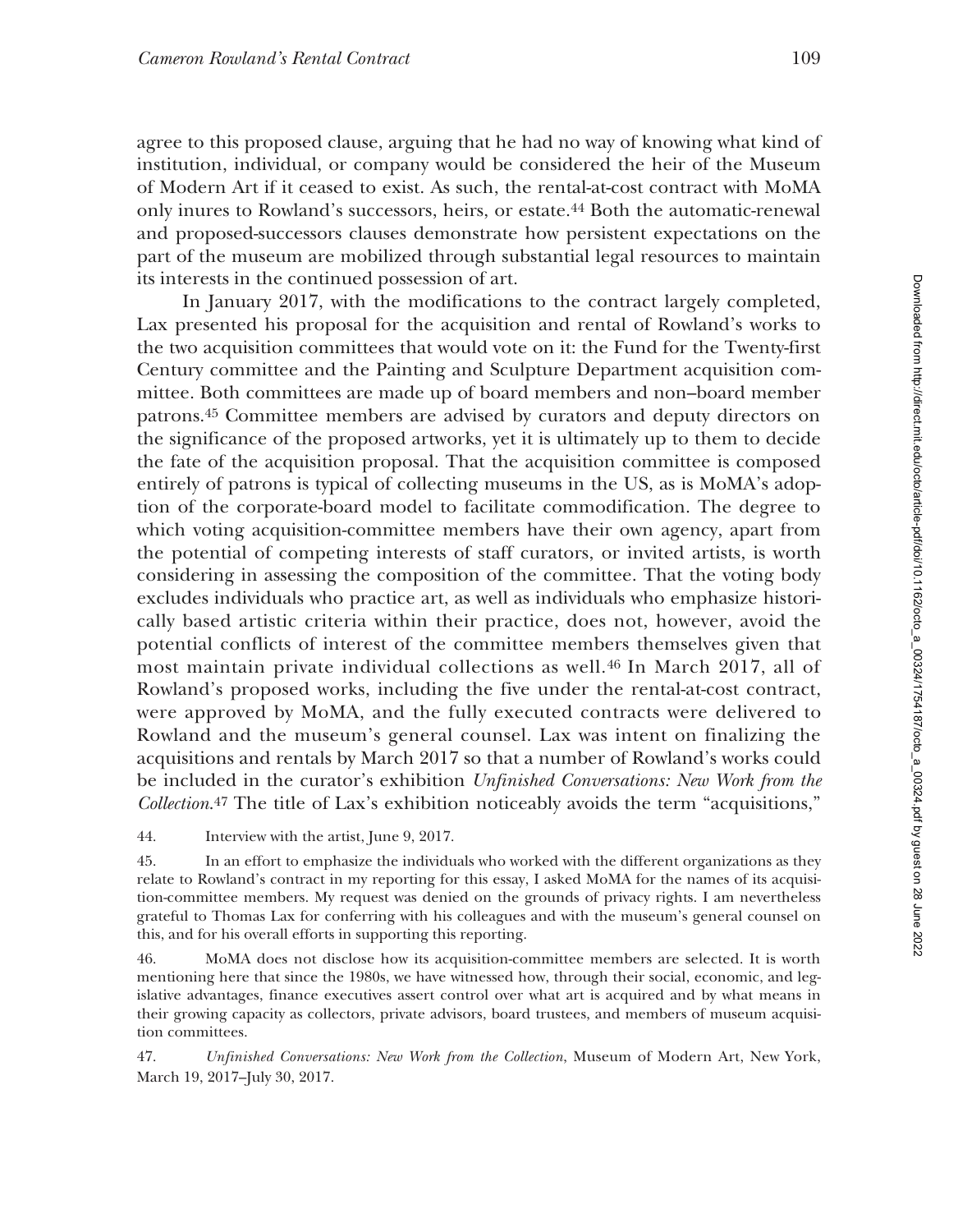while the accompanying press release describes the works featured in the exhibition as "recently acquired." one might argue that *Unfinished Conversations* could not really be called an "acquisitions" show, as it included a number of Rowland's rented works. Yet Rowland's efforts in negotiating the rental-at-cost contract at MoMA were not opposed to the museum's referring back to its collection, even if this perpetual self-attribution also asserts the primacy of the collection and the front-loaded structural conditions for its expansion. Rowland's contract instead transforms the very expectations of what constitutes the museum's collection and the actual policies that govern its collecting practices. By utilizing the transaction structure to withhold the right of ownership of his work within MoMA's permanent collection, Rowland creates a legal exception—an irregular background against which legal disputes regarding possession of the work are framed, argued, and adjudicated—within the museum's consolidated authority and settled expectations of property ownership. Rowland's agreement with MoMA reorients the museum's collecting practices entirely within their function as an intermediary maintenance of relations between artist, patron, and institutional representatives. While the agreement insists on the role of the museum as a tenant obligated to the temporary holding of artistic works, it must also be recognized as a responsibility to the specific objects bound to the rental-at-cost contract. MoMA's tenancy of these objects derived from the hyper-exploitation of black labor through the foundational legacy of slavery must contend with this historical interaction between conceptions of race and property.

The museum faces this responsibility each time it presents these objects to audiences (will MoMA continue to charge admission to view these works?), as well as each time the terms of renewal are revisited (what would it mean for the museum to reassert, through legal proceedings or social pressures, its expectations of power, control, and protectable property interests over these objects?). Just as MoMA's staff and management are responsible for the reception of the objects bound to the rental-atcost contract, the mutual exchanges of the contract give Rowland an equal capacity to respond to the conditions of reception. Within and beyond MoMA, Rowland's contract establishes a firm legal precedent that artists might consider useful in resisting the front-loaded ownership demands of museum acquisition departments.48 Despite

48. In establishing a legal precedent, the lengthy negotiations at MoMA also strengthened Rowland's rental contract and rental-at-cost contract for future transactions. For instance, the rental contract used for the artist's exhibition *Birmingham*, which opened in May 2017 at Daniel Buchholz gallery immediately following *Unfinished Conversations*, incorporates the force majeure clause suggested by Scott Lorinsky. And perhaps it is by continuing to expose Rowland's work that artists, taking on curatorial activity, may further articulate the legal terms and conditions of the rental contract. The artist Louise Lawler provides a recent example for this relayed exposure. Rowland's *New York State Unified Court System,* the four oak benches built by inmates at Greenhaven Correctional Facility, were exhibited by Lawler in her own retrospective, *Receptions*, which opened at MoMA on April 30, 2017. Louise Lawler, *Why Pictures Now: Receptions*, curated by Roxana Marcoci, Museum of Modern Art, New York, April 30–July 30, 2017. Lawler included Rowland's bench works after significant discussions with the artist, with whom Lawler had a previously ongoing dialogue. For insights into this collaboration between Lawler and Rowland within *Receptions*, please see Rhea Anastas, "Property and Community in the Recent Work," and Roxana Marcoci, "An Exhibition Produces," in *Louise Lawler: Receptions*.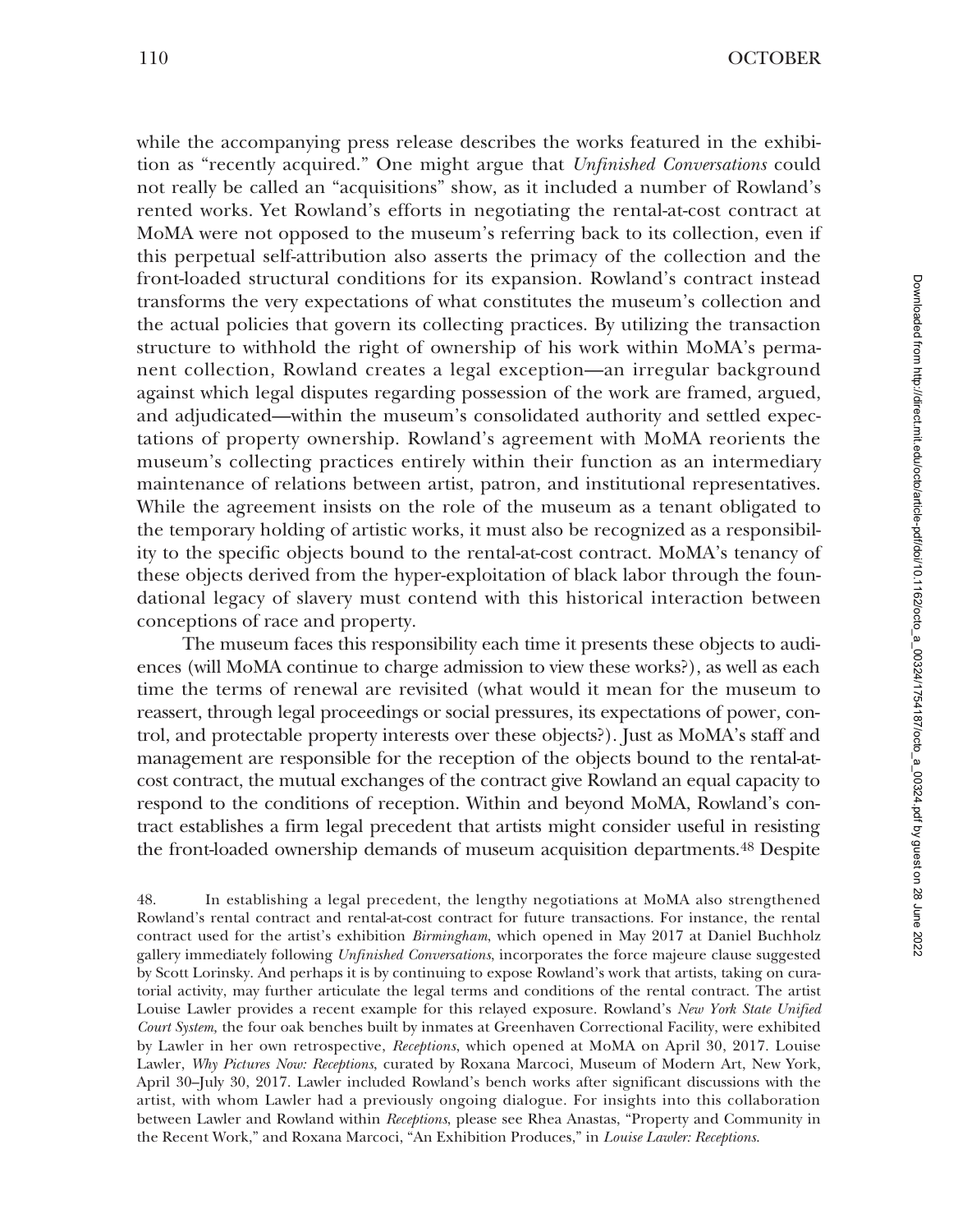*Rowland.* 1st Defense NFPA 1977, 2011. *2016.* 

*Nomex fire suit; distributed by CALPIA. 50 x 13 x 8 inches (127.00 × 33.02 × 20.32 cm). Rental at cost.*

*"The Department of Corrections shall require of every able-bodied prisoner imprisoned in any state prison as many hours of faithful labor in each day and every day during his or her term of imprisonment as shall be prescribed by the rules and regulations of the Director of Corrections."—California Penal Code §2700* 

*CC35933 is the customer number assigned to the nonprofit organization California College of the Arts upon registering with CALPIA, the market name for the California Department of Corrections and Rehabilitation, Prison Industry Authority. Inmates working for CALPIA produce orange*

*Nomex fire suits for the state's 4,300 inmate wildland firefighters.* 

*Rental at cost: Artworks indicated as "rental at cost" are not sold. Each of these artworks may be rented for five years for the total cost of the CALPIA products that constitute it.*



an increase in the support and promotion of strictly ephemeral projects, the acquisition of artworks as property remains dominant within collecting institutions, and it is increasingly evident within the ecology of non-collecting art institutions that rely on auction benefits and the sale of editions.49

## *Withholding Ownership*

Key questions remain for the rental contract as it continues to circulate. Pressure to allow a greater percentage of works to be acquired outright potentially undermines the comparative tension of Rowland's critical project of maintaining a similar number of artworks for rent as for sale, even as works sold outright create a market for the artist against which he may then offer other works for rent. If the demand for ownership ceases, so too does the effort to thwart the expectation of ownership.50 Yet it must be recognized that Rowland's long-term efforts have already established that the function of the rental contract is to actively withhold

49. Ephemeral projects also often produce objects for acquisition.

50. It should again be noted here that there are works by Rowland that are neither for sale nor for rent: *Incorporation,* 2014, is not transferable; *Partnership,* 2016, is not transferable; *Disgorgement*, 2016, is on extended loan to MoMA; *Public Money,* 2017, was a gift to the Whitney Museum of American Art; and *RWE,* 2017, is not transferable.